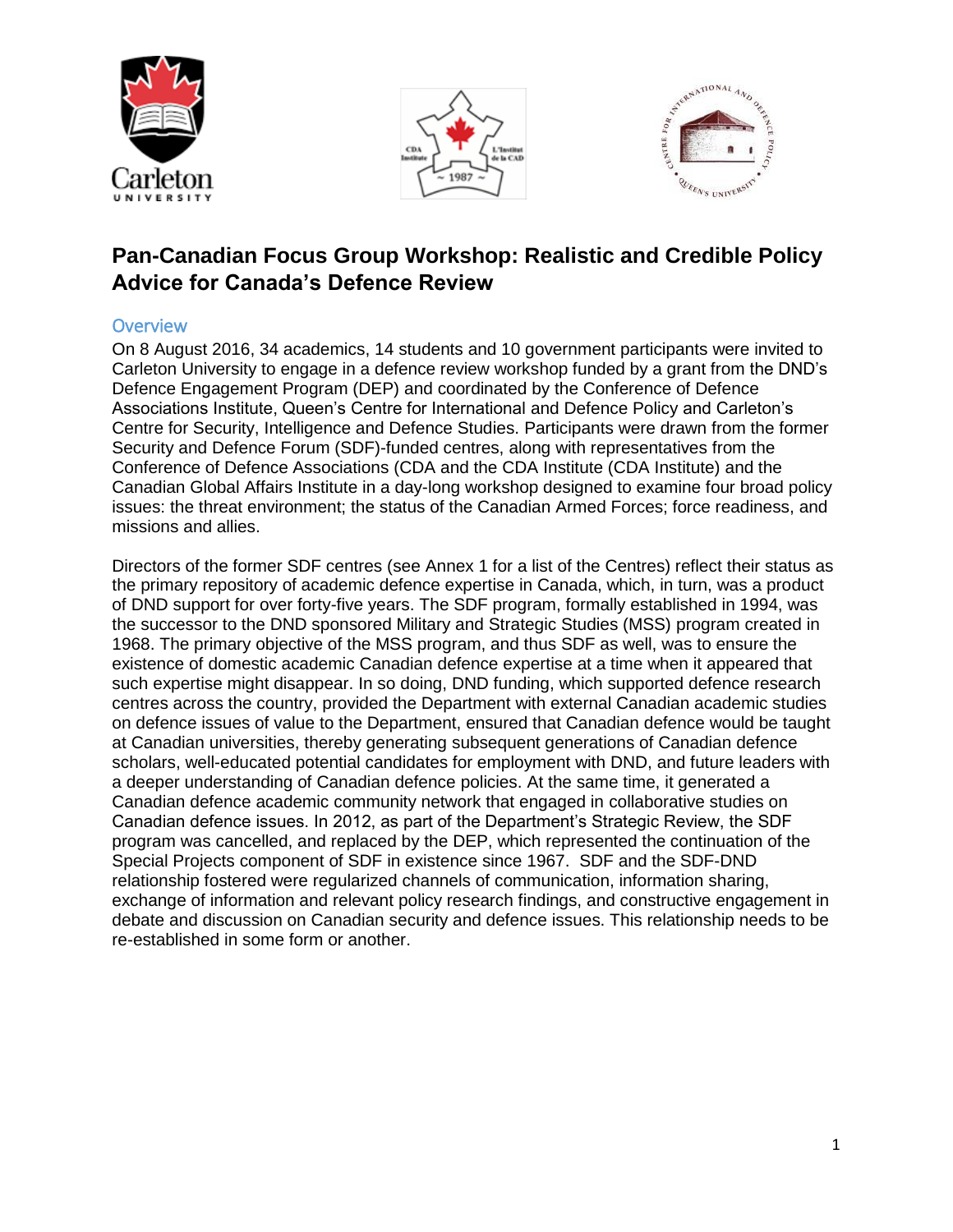





# Contents

| Annex 1: List of Participants, List of Former SDF Centres and Administrative Details 23 |  |
|-----------------------------------------------------------------------------------------|--|
|                                                                                         |  |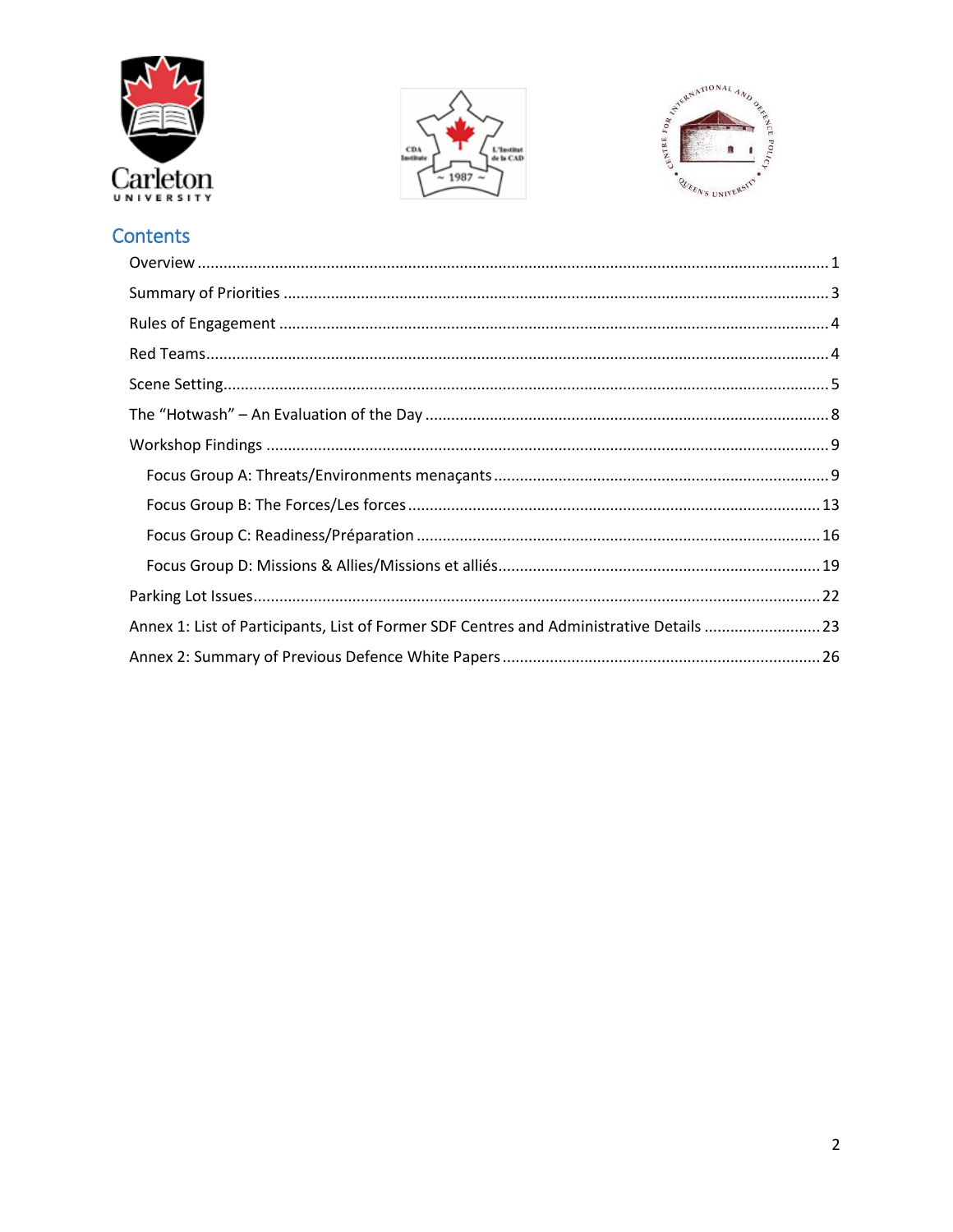





# <span id="page-2-0"></span>Summary of Priorities

| <b>Threats/Environments</b><br>menaçants                                                                                                              | <b>The Forces/Les</b><br>forces                                                                                                                                                                                                  | Readiness/Préparation                                                                                                                                                                                                                                                   | <b>Missions &amp; Allies/Missions et</b><br>alliés                                                                                                            |
|-------------------------------------------------------------------------------------------------------------------------------------------------------|----------------------------------------------------------------------------------------------------------------------------------------------------------------------------------------------------------------------------------|-------------------------------------------------------------------------------------------------------------------------------------------------------------------------------------------------------------------------------------------------------------------------|---------------------------------------------------------------------------------------------------------------------------------------------------------------|
| <b>Great Power transitions</b><br>are eroding<br>International Institutions<br>(i.e. backsliding of<br>democratic states, laws<br>of armed conflict). | End of multipurpose<br>combat capable<br>force; develop<br>specializations within<br>a coherent and<br>accessible narrative<br>that situates defence<br>within broader<br>government security<br>agenda                          | <b>Enhanced Surveillance</b><br>and control of Canadian<br>airspace and water.<br>Timely and credible<br>response.<br>(Interoperability with 5<br>eyes).                                                                                                                | Growing resource and political<br>demands for defence of North<br>America (does not include Mexico),<br>and its effect on our ability to<br>operate elsewhere |
| Technological threats,<br>including cyber                                                                                                             | Derive structures and<br>size from national<br>security objectives,<br>cognizant of<br>budgetary constraints                                                                                                                     | Enhanced cyber, intel,<br>surveillance                                                                                                                                                                                                                                  | NATO collective defence, balancing<br>deterrence while engaging Russia                                                                                        |
| Threats to Canadian<br>Maritime Interests<br>(Coastal Arctic and sea<br>lanes of<br>communication).                                                   | Develop gender and<br>cultural lenses to<br>achieve integrated<br>security; requires<br>intellectual shift via<br>training and<br>education                                                                                      | Ability to play a credible<br>and effective role in<br>allied operations<br>(NATO/US) to address<br>state and non state<br>threats. Refer to #1 in<br>regards to<br>interoperability                                                                                    | Clear criteria for overseas<br>operations                                                                                                                     |
| Violent Transnational<br><b>Nonstate Actors</b><br>(regional criminal<br>networks and global<br>terrorist groups).                                    | Need<br>multiple/alternative<br>career models and<br>transition strategies<br>to enhance flexibility<br>and optimize force<br>structure (for both<br>reg. force and<br>reserves); e.g. give<br>army reserve<br>operational roles | Enhance search and<br>rescue (Esp. Arctic)                                                                                                                                                                                                                              | Limited role in Pacific and South<br>America (Defence diplomacy)                                                                                              |
| Questions regarding<br>proliferation and use of<br><b>WMD</b>                                                                                         | Be restrictive with the<br>commitments made<br>with very expensive<br>and specialized<br>capabilities e.g.<br>space, cyber, SOF,<br>fighters, submarines                                                                         | Enhanced whole of<br>government<br>Humanitarian<br>Assistance and Disaster<br>Relief<br>*Working assumption<br>priorities remain 1) CND<br>defence, 2) defence of<br>N. America<br>3)<br>allied operations &<br>assumes procurement<br>issues, funding issues<br>solved | Longer, fewer missions rather than<br>shorter and many. Need expertise,<br>local knowledge and committed to<br>success                                        |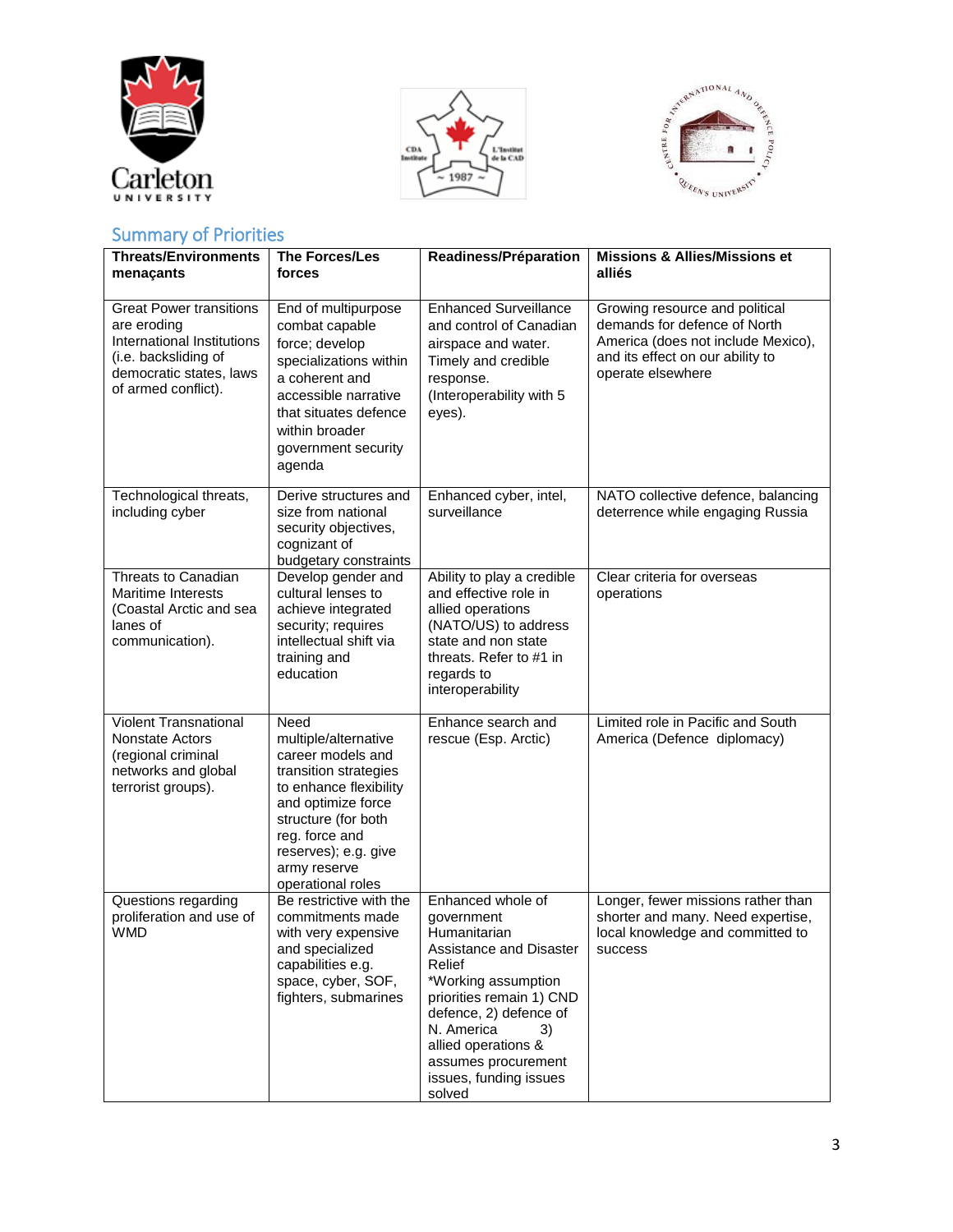





#### <span id="page-3-0"></span>Rules of Engagement

This one-day focus group workshop provided up to 5 key considerations under 4 headings (threat environment, forces, readiness and missions/allies) to aid DND's ADM Policy in the drafting of the 2017 Defence Policy. The key considerations were realistic, credible and operational.

Each group was assigned two team leaders to moderate the discussions, with graduate students serving as rapporteurs to record discussions under the Chatham House rule of nonattribution.

A very conscious and concerted effort was made to maximize participation by all of the defence centres, women defence experts and students. All of the participants were encouraged to speak in either official language and at least one of the Team Leaders from each group was bilingual.

**Focus Group A (threat environment)**: Security and Defence Risks and Challenges (National, N. America and International) Team Leaders: Stéfanie von Hlatky and Brian Bow

**Focus Group B (the forces):** Makeup of the Canadian Armed Forces (structure, size, health, training and makeup) Team Leaders: Ferry de Kerckhove and Barbara Falk

**Focus Group C (readiness):** Capability, Technology and Platform Implications Team Leaders: Tony Battista and Stephanie Carvin

**Focus Group D (missions and allies)**: Missions, Support to Allies/Alliances and future of war Team Leaders: Jim Fergusson and Andrea Charron

### <span id="page-3-1"></span>Red Teams

The bulk of the day was spent within the focus groups in a Red Team format. A Red Team is an independent group that challenges the ideas/products/conclusions of another group. Typically, the red team takes an adversarial/contrarian position with the aim of poking holes in the logic/suitability/credibility of the issue/idea at hand. Red Teams are often used by defence and security organizations before launching a mission. Red Teams think like the "enemy" and try to find all of the weaknesses/limitations of the mission.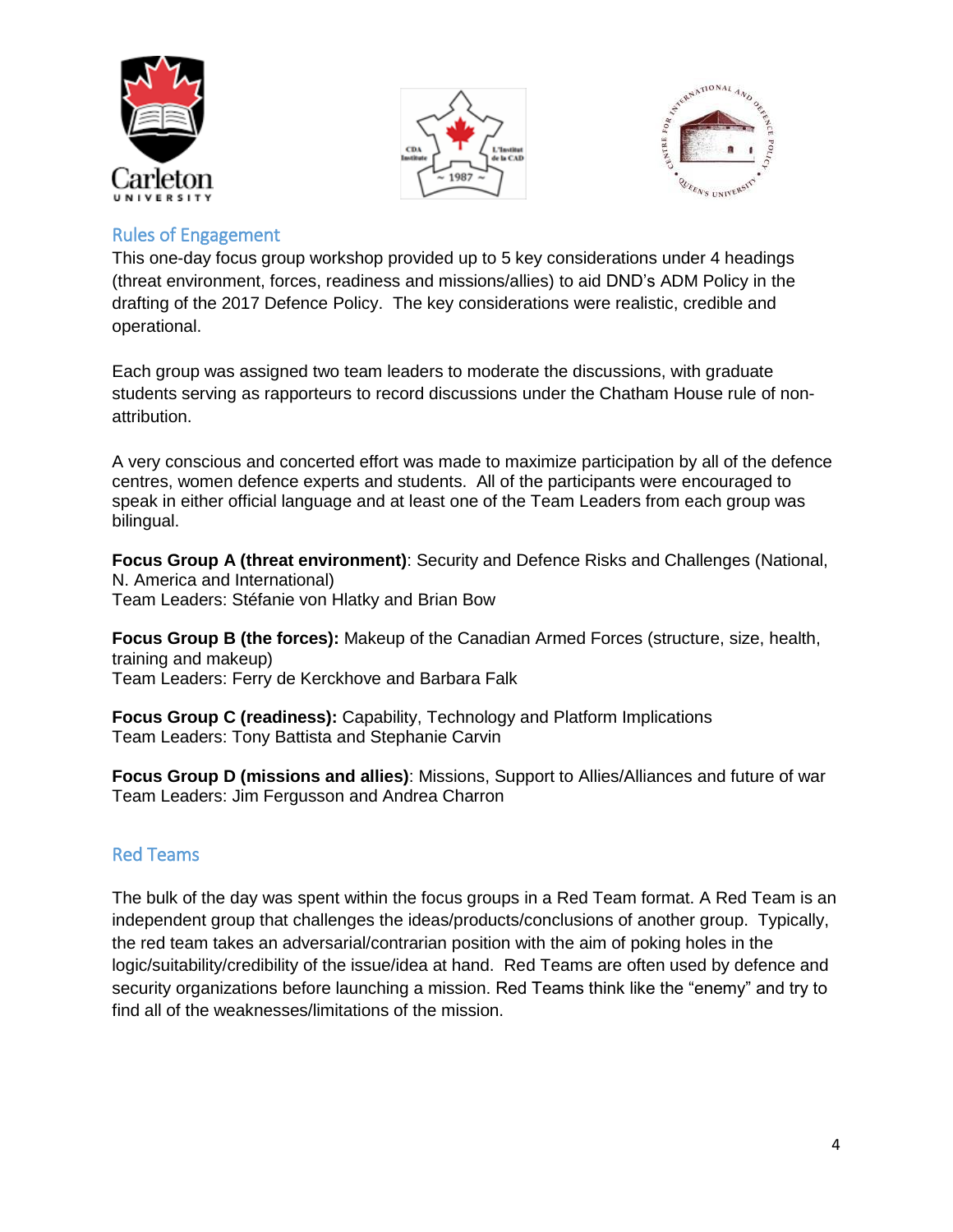





For the purposes of this workshop, the Red Teams used the following question as their guide. "Are these 5 key issues the most important/appropriate vis-à-vis the focus theme for the purposes of advice to the defence review?" The idea, of course, is to critically evaluate the issues not the individuals who conceived of the ideas.

There were two rounds of Red Teaming, which means each Focus Group had their 5 issues evaluated by two other focus groups. The Red Teams added/deleted/reordered the 5 issues. The students recorded the discussions and Poll Everywhere was used by some of the groups to keep track of and rank order the issues.

# <span id="page-4-0"></span>Scene Setting

The current government of Canada has provided many hints as to the general framework of the Defence Review. Mandate Letters and the public consultation process focus on three areas: 1) The main challenges to Canada's security (captured in Focus Group A); 2) The role of the Canadian Armed Forces (CAF) in addressing current threats and challenges (captured in Focus Groups B and C), and 3) The resources and capabilities needed to carry out the CAF mandate (captured in Focus Group C). $1$  Our workshop also considered the types of missions that the Canadian Armed Forces are likely to be engaged in, and the allies and like-minded nations likely to be involved.

The five previous defence white papers<sup>2</sup> have a number of points in common. First, the order of mission priorities has remained fairly constant:

- 1) Defence of Canada
- 2) Defence of North America
- 3) Aid to international peace and security with various alliances/organizations

Next, the current geopolitical environment is a major informant of guidelines outlined in the defence white paper. The contexts reflected to date have been: post WWII, Cold War, post-Cold War and post-9/11 representing a shift from state-based threats and defence (read large militaries) deployed overseas with allies to a growing concern for security and the homeland (read whole-of-government approach) with missions at home and abroad dealing more and more with non-state actors.

 $\overline{\phantom{a}}$ Department of National Defence, "The Defence Policy Review", found at [http://dgpaapp.forces.gc.ca/en/defence-policy-review/index.asp.](http://dgpaapp.forces.gc.ca/en/defence-policy-review/index.asp)<br>2 See Appex 3 for a summary of the 1964, 1971, 1987, 1994 and

See Annex 2 for a summary of the 1964, 1971, 1987, 1994 and 2008 Defence White Papers.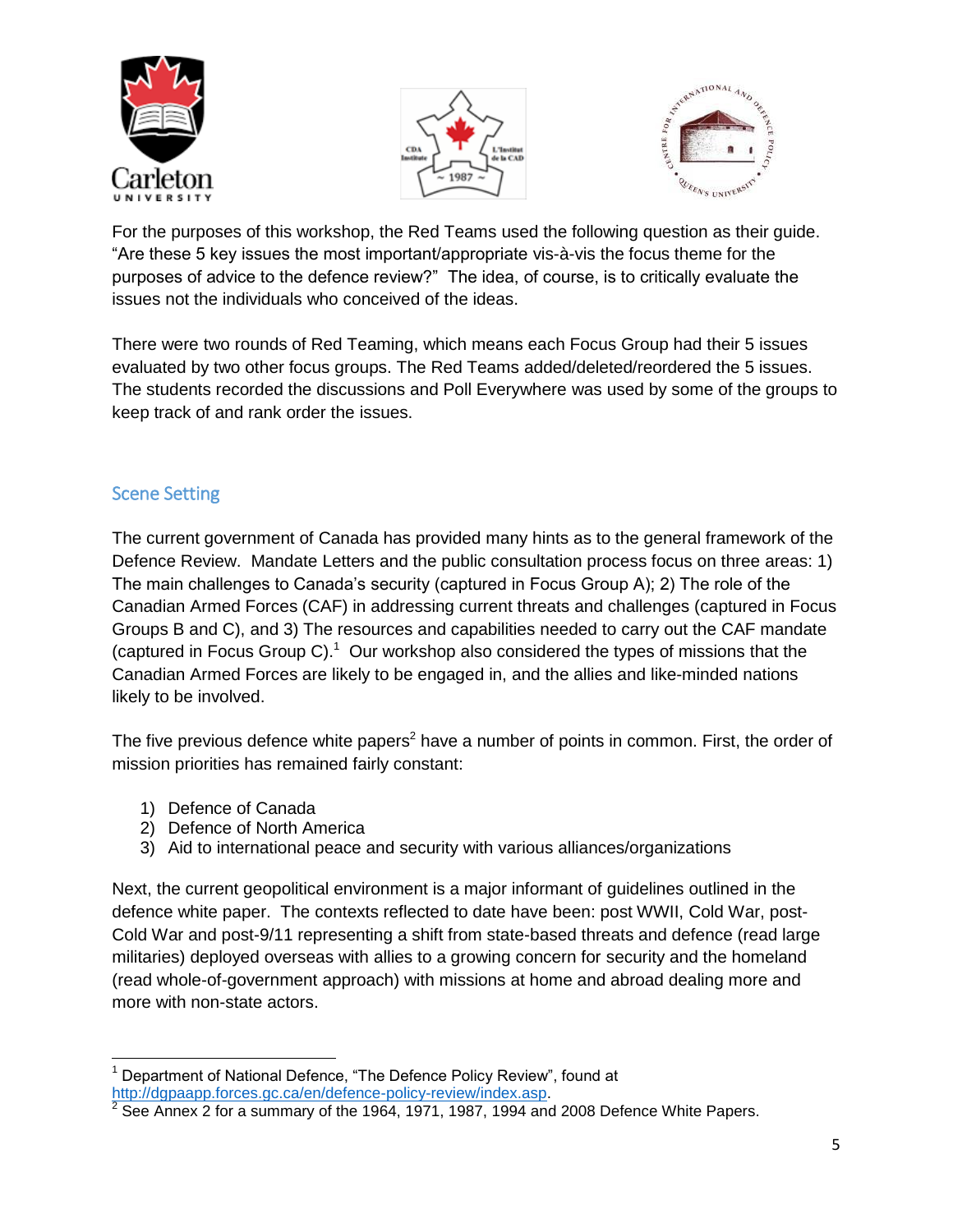





Today's geopolitical reality has seen a shift back to state-based threats. An aggressive Russia and more confident China, both seeming to buck fiscal austerity trends in terms of military spending, have put states, especially neighbouring states, on edge. There are calls by these neighbouring states for the United States to take a more decisive role and reengage with commitments on a multilateral and bilateral basis. Meanwhile, the sense of American 'declinism' is on the rise, helped by what can only be described as 'electile dysfunction' relative to the impending American elections in November 2016.

With this demand for more American leadership came calls for allies to contribute more. The NATO Warsaw Summit is likely to mean continued pressure on Canada to commit 2% of GDP funding on defence or for Canada to show concretely it is make a significant contribution. While there is internal and external pressure on Canada to do "more" in the world and maintain highlevel combat capabilities, there are some key concerns with maintaining the operational pace witnessed in the 2000s.

- 1) **The health of regular and reserve forces.** From physical and mental health, concerns about an aging demographic and the need for better representation of Canada's diversity in the forces, morale and issues of respect in the workplace to training and promotion considerations, military members want to feel there is a plan for them to improve their skills and retrain as job descriptions become obsolete (e.g. lines men and women become today's cyber security experts). Arguably, the "fraternity of the uniform" has never been stronger but what happens when the uniform comes off and the growing civil-military relations gap makes reintegration more difficult? Issues of personnel are paramount and while they often do not feature in defence reviews, no review will survive if the health of the forces is not considered. What are the internal programs and reviews in the place to address these issues?
- 2) **Defence in an age of fiscal schizophrenia.** On the one hand, national and international economic statistics are pointing to potential recessions in the future. On the other hand, there is pressure on Canada to spend more on defence to be a) a good ally and b) to match political statements such as "no base closures". This likely means that while there is not going to be an increase in the budget, reconsidering all business and operational practices to find the efficiencies that represents a de facto increase in budget is what is expected of DND. That 50% of DND's budget is spent on salaries is a key area of consideration – will Canada ever reach the promised 68,000 regular forces? Is that required? The cost of CAF's Search and rescue mandate is another potential area to consider.
- 3) **Procurement Paralysis.** New platforms are in various stages of completion. The Public Works/DND/Industrial-Technological relationship is dysfunctional at best, moribund at worst. The government has indicated that its priority purchases are the naval and fighter jet replacement programme. Given the capabilities Canada will need for the next 30 – 40 years, is this prioritization appropriate?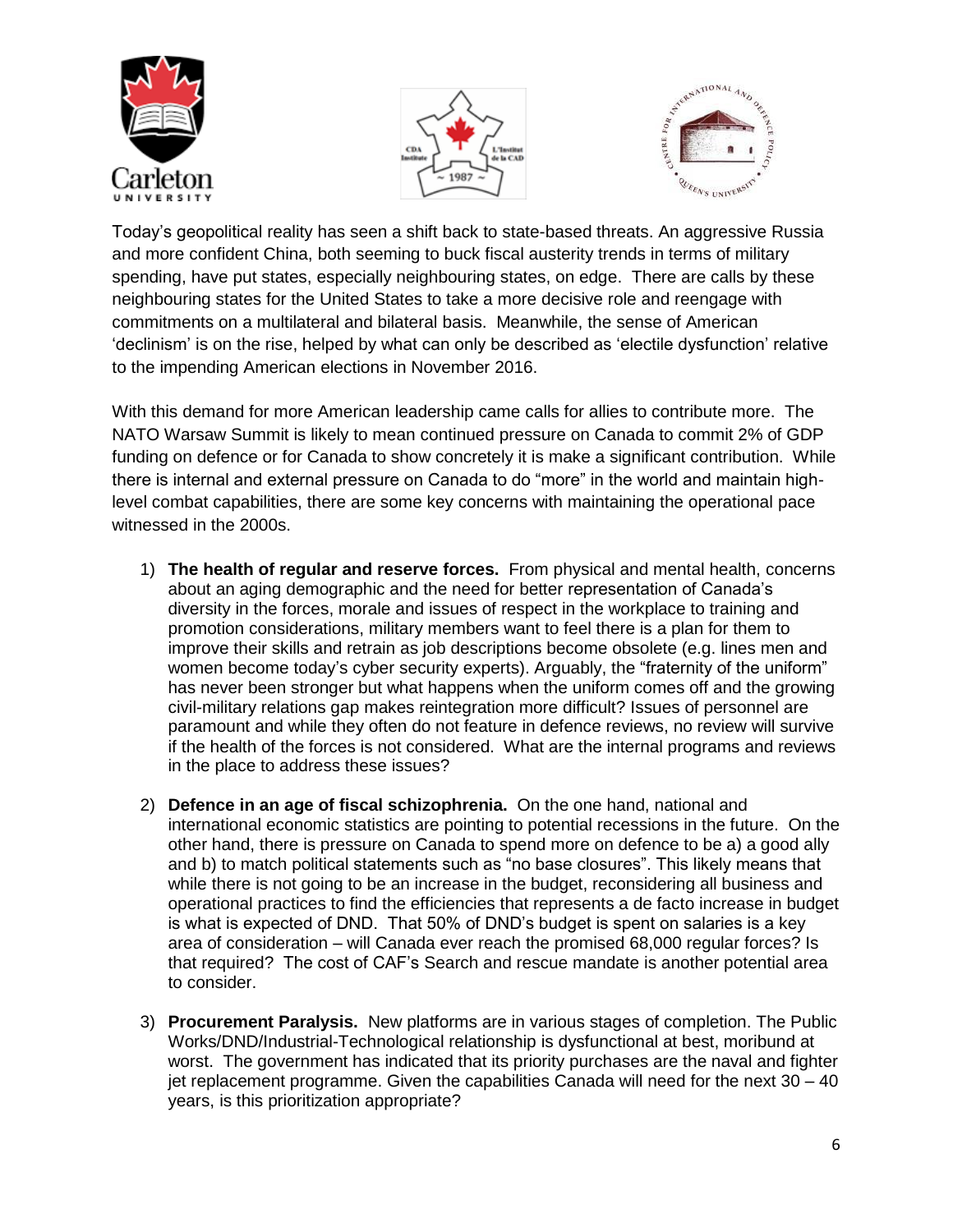





- 4) **Alliance maintenance and US/Canada Defence Relations.** In addition to pressure to spend 2% of GDP on defence for NATO, there are questions about the future of NORAD. With a new Commander, initial investigations into a replacement of the North Warning System and talk of Canada rejoining Ballistic Missile Defence, Canada seems poised to renew and increase its commitment to NATO and NORAD. Is there any external pressure to do so, or is this nationally-driven? The latest North American summit noted the need for more defence/security cooperation between the three states on a number of issues (cyber, refugees, drugs, trafficking).<sup>3</sup>
- 5) **Missions and capacities:** Should Canada continue to be a combat capable, all-purpose force? Are there niche areas to consider? What about the aid to the civil power role? It is likely to increase with climate change and the increase in size and scope of national disasters. Can the CAF be both combat capable and Canada capable? Are different skills and platforms needed, or can one serve as a substitute for the other? And what role should Canada play in UN missions?
- 6) **Sacred cows:** The following are often portrayed as non-negotiable. Should that be the case?
	- a. No base closures
	- b. Current size of the military
	- c. Unwavering Support of the U.S. military
	- d. No Mexico in NORAD
	- e. NATO missions trump UN missions
	- f. Command Structures
- 7) **Space and Cyber Security:** Space as emerged as a vital dimension of military operations and economic well-being. Military trends have shifted from explicit engagement to what scholars have called "gray zones", or "hybrid threats", most notably via the internet. Cyber security has become an important area of expense for both state and non-state actors. Both space and cyber prompts considerations of the role of National Defence a the broader scope.
- 8) **South America:** As political instability and civil unrest continues to escalate south of the equator, Canada is forced to take stock of its relationships with South American states. What should Canada's defence stance be while faced with such uncertainty, and in what ways should the Defence Review shape economic, political and military ties in the short to medium term?
- 9) **The South Pacific:** If Chinese aggressiveness in the western Pacific continues, the prospects of a major confrontation with the United States, and its allies grow. Canada needs to ask itself what its role will be alongside its strongest ally? Is Canadian support

l  $^3$  See https://www.whitehouse.gov/the-press-office/2016/06/29/fact-sheet-united-states-key-deliverables-2016north-american-leaders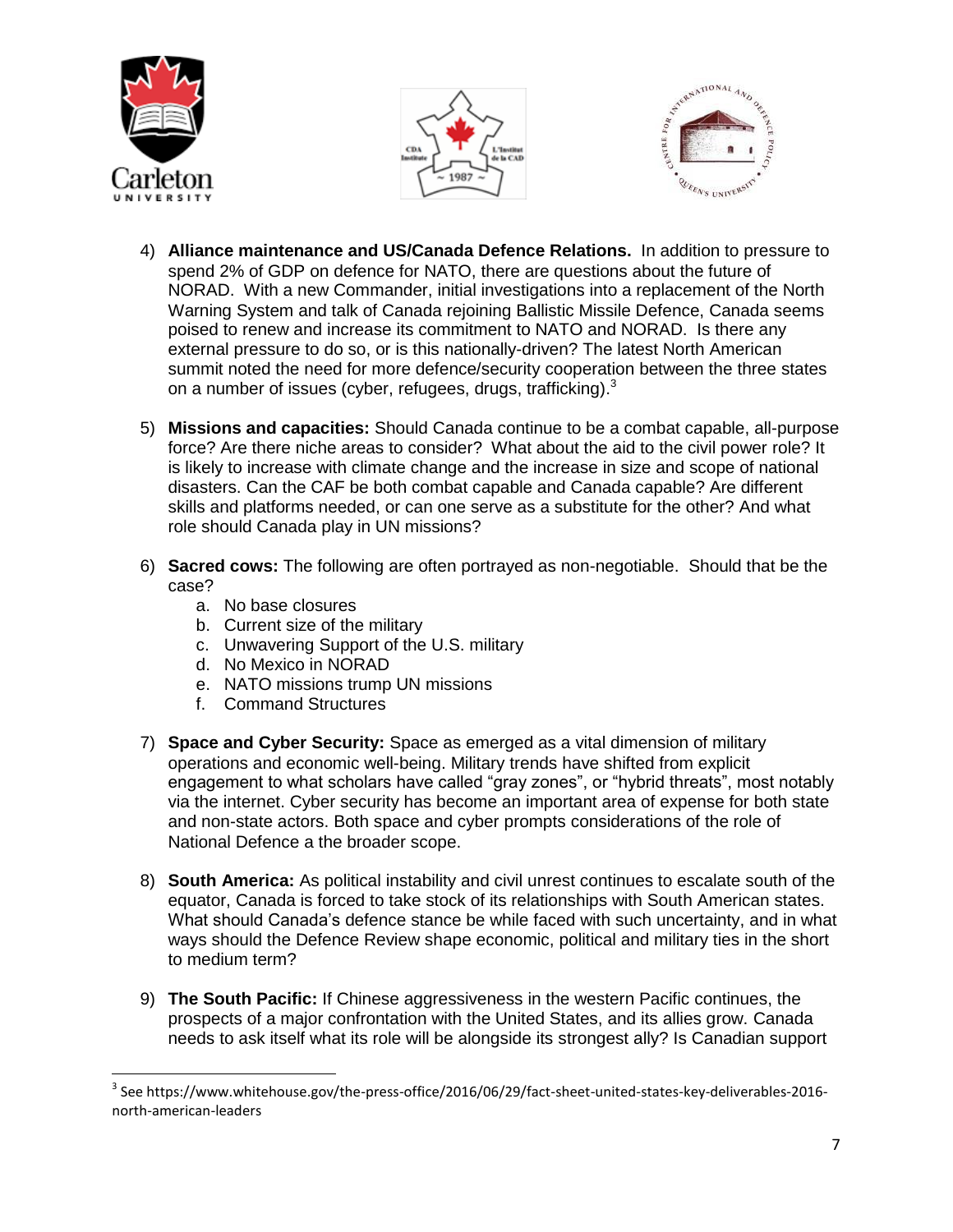





in the Western Pacific an imperative? Should that be the case? What form should that support manifest itself in? Does this support fulfill Canada's security obligations?

10) **Ungoverned spaces and non-democratic actors:** There is a growing link between the hotspots of the world (armed conflict), ungoverned spaces (as a training ground for terrorism) and undemocratic states and actors. How should Canada deal with these actors without sacrificing key Canadian values, such as respect for rule of law? Likewise, what role should the CAF play in ungoverned spaces (such as Mali, parts of Afghanistan etc.), if any?

# <span id="page-7-0"></span>The "Hotwash" – An Evaluation of the Day

The one-day workshop format was appreciated as it limited time away from the office. The participants all stayed for the entire day and while all admitted it was a busy and full schedule, the concentrated time together afforded a richer exchange of ideas. Hosting the workshop on a Monday worked well for participants but may have been problematic for government representatives. The limited preparation time before the workshop was appreciated.

A scene setting document (see above) was circulated a month ahead of time which summarized some key defence concerns, outlined the procedures for the red teams as well as provided a summary of all of the past defence white papers. All of the documents were also available in a Dropbox account for wide distribution. Participants were encouraged to add to the Dropbox.

The most difficult task on the day of the workshop was to come up with the initial 5 points. Some suggested that the 5 points could be provided in advance. On the one hand, this would maximize evaluation of the suggestions and would introduce, essentially, a third red teaming session. It also cemented the focus group as a "team" – it was their initial 5 ideas that were challenged for the remainder of the day. On the other hand, if 5 points are provided the options or possibilities could be limited artificially by biasing/skewing the conversation in particular directions based on the initial, predetermined list. As well, the group may not feel as invested in the 5 points and/or in the team.

The variety of academic disciplines represented at the workshop was one of the main reasons for the success of the day. Different disciplines, methodologies and epistemologies were apparent resulting in richer, more diverse opinions than would normally be the case at workshops that arrange discussions via panels of experts usually representing a similar point-ofview on a particular subject.

The Red Teaming exercises were considered a general success although initially, there were questions about how to commence. Some of the Red Teams restricted their comments only to the 5 preceding points listed. Others felt less constrained and would contribute new ideas rather than limiting comments to criticisms only.

All of the participants and government representatives only convened in plenary 3 times: first, after initial ideas had been framed, at lunch (and only to hear the guest speaker, who while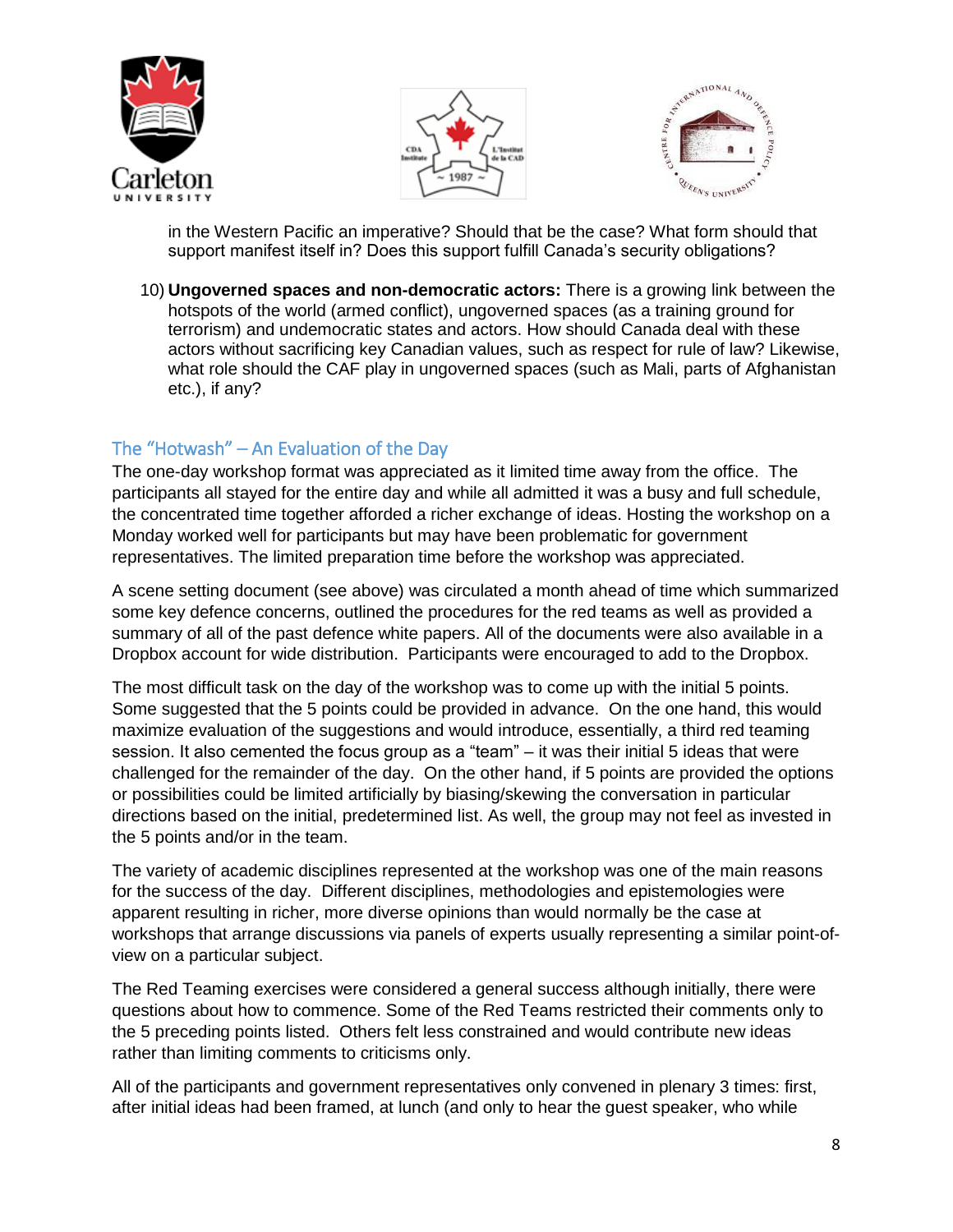





interesting was not appropriate for the workshop. A better choice would have been to hear from DND's Assistant Deputy Minister of Policy) and finally, at the end of the day to review the final list of recommendations for each group. Consideration should be given to presenting the new lists after each Red Team session so as to clarify any wording and/or intent with respect to the changes/additions/deletions to the list.

The students were instrumental to the success and flow of the workshop. (They were the rapporteurs, and "polleverywhere" experts. Having all of the ideas on one slide was preferred so that the groups could see the progression of ideas. Keeping the groups in the same rooms and having the students 'move' the slides with the new focus group ideas worked well. Minimizing the movement of people between the rooms was a very good idea as it speeded up transitions.

Polleverywhere was not widely used but it was helpful to know that it was an option if focus groups became fixated on conflicting ideas. The word cloud brainstorming function and rank ordering function were particularly helpful for the groups that did use this online polling system.

The participants ran out of steam to complete a 'hot wash' on the logistics of the day and so the comments above were captured via emails and comments in the week proceeding the workshop.

| <u>ocas oroap Art innoacy Environments monaçants</u>                  |                                                                                                 |                                                                                                                                                                                                                              |                                                                                                                                                           |  |
|-----------------------------------------------------------------------|-------------------------------------------------------------------------------------------------|------------------------------------------------------------------------------------------------------------------------------------------------------------------------------------------------------------------------------|-----------------------------------------------------------------------------------------------------------------------------------------------------------|--|
| <b>Initial Ideas</b>                                                  | <b>Red Team Round 1</b>                                                                         | <b>Red Team Round 2</b>                                                                                                                                                                                                      | <b>Final Ideas</b>                                                                                                                                        |  |
| Challenges to<br>Authority of<br>International<br><b>Institutions</b> | Not a threat, an<br>outcome.<br>Rank= $5$<br>Suggest removal.<br>Replace with<br>Proliferation. | (Focus of our #1 and #2)<br>is a concern for Great<br>Power competition and<br>politics that is driving<br>both Russia and China)<br>Russia is the top concern<br>due to its ongoing threat<br>to NATO, and cyber<br>domain. | 1. Great Power<br><b>Transition eroding</b><br>International<br>Institutions (i.e.<br>backsliding of<br>democratic states,<br>laws of armed<br>conflict). |  |
| Violent<br>Transnational<br>Actors                                    | Rank= $4$                                                                                       | China and its rising<br>ambitions                                                                                                                                                                                            | 2. Technological<br>threats, including<br>cyber.                                                                                                          |  |

### <span id="page-8-0"></span>Workshop Findings

#### <span id="page-8-1"></span>Focus Group A: Threats/Environments menaçants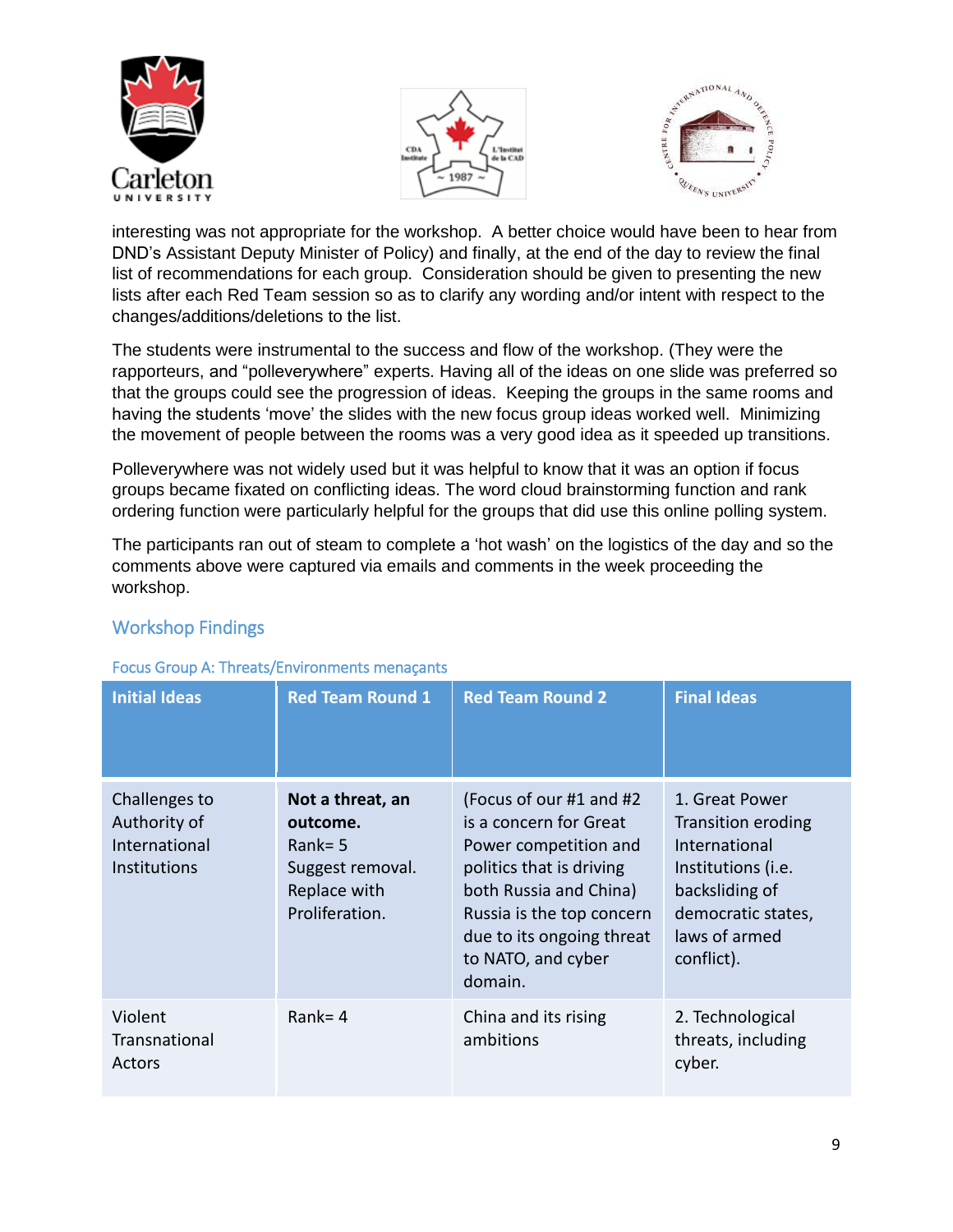





| <b>Cyber Threats</b>                      | Rename:<br>Technological<br>Threats.<br>$Rank = 2$<br>Broaden to cyber,<br>space and<br>electronic warfare.                    | Non-state actors                                                                                                              | 3. Threats to<br><b>Canadian Maritime</b><br><b>Interests</b><br>- Coastal Arctic and<br><b>SLOC</b>                    |
|-------------------------------------------|--------------------------------------------------------------------------------------------------------------------------------|-------------------------------------------------------------------------------------------------------------------------------|-------------------------------------------------------------------------------------------------------------------------|
| <b>Revisionist States</b>                 | $Rank = 1$<br>Term revisionist is<br>too narrow<br>(including threats to<br>Aerospace i.e. new<br>Russian cruise<br>missiles). | United States' errors                                                                                                         | 4. Violent<br>Transnational<br><b>Nonstate Actors</b><br>(regional criminal<br>networks and global<br>terrorist groups) |
| Threats to Canadian<br>Maritime Interests | $Rank = 3$<br>Expand to include<br>coastal, Arctic and<br>SLOC.                                                                | North Korea; Iran; and<br>Unanticipated crises<br>#6: climate change and<br>its connection to natural<br>disasters and arctic | 5. Questions<br>regarding<br>proliferation and use<br>of WMD                                                            |

The participants seemed to agree that Russia and China were of particular concern to Canada. However, the nature of the particular threat was not easily articulated. On the one hand, both states, but especially Russia, have enough nuclear weapons to destroy key North American cities. Both also have offensive cyber attacking capabilities and sizeable conventional forces. On the other hand, both are important partners to deal with other crises around the world such as Syria in the Middle East. China, in particular, is the trading giant of the world and so characterizing it as a 'threat' was resisted given that Canada needs to have a healthy economic relationship with China, given its status as the second largest economy in the world.

The other category of threat that was articulated in several ways, although not stated outright, was the backsliding of the number of democratic states and/or the quality of the democratic institutions within a state. This is particularly concerning because many of these states also have nuclear, biological and chemical weapons' ambitions without the requisite state checks and balances to ensure material cannot be stolen and/or weapons launched prematurely/unintentionally. Criticism of Israel and India was muted, despite their nuclear capabilities, largely because of their ability to control access to the weapons and stable decision-making processes. Conversely, North Korea, Pakistan and Iran were routinely lambasted largely as a function of the lack of such controls.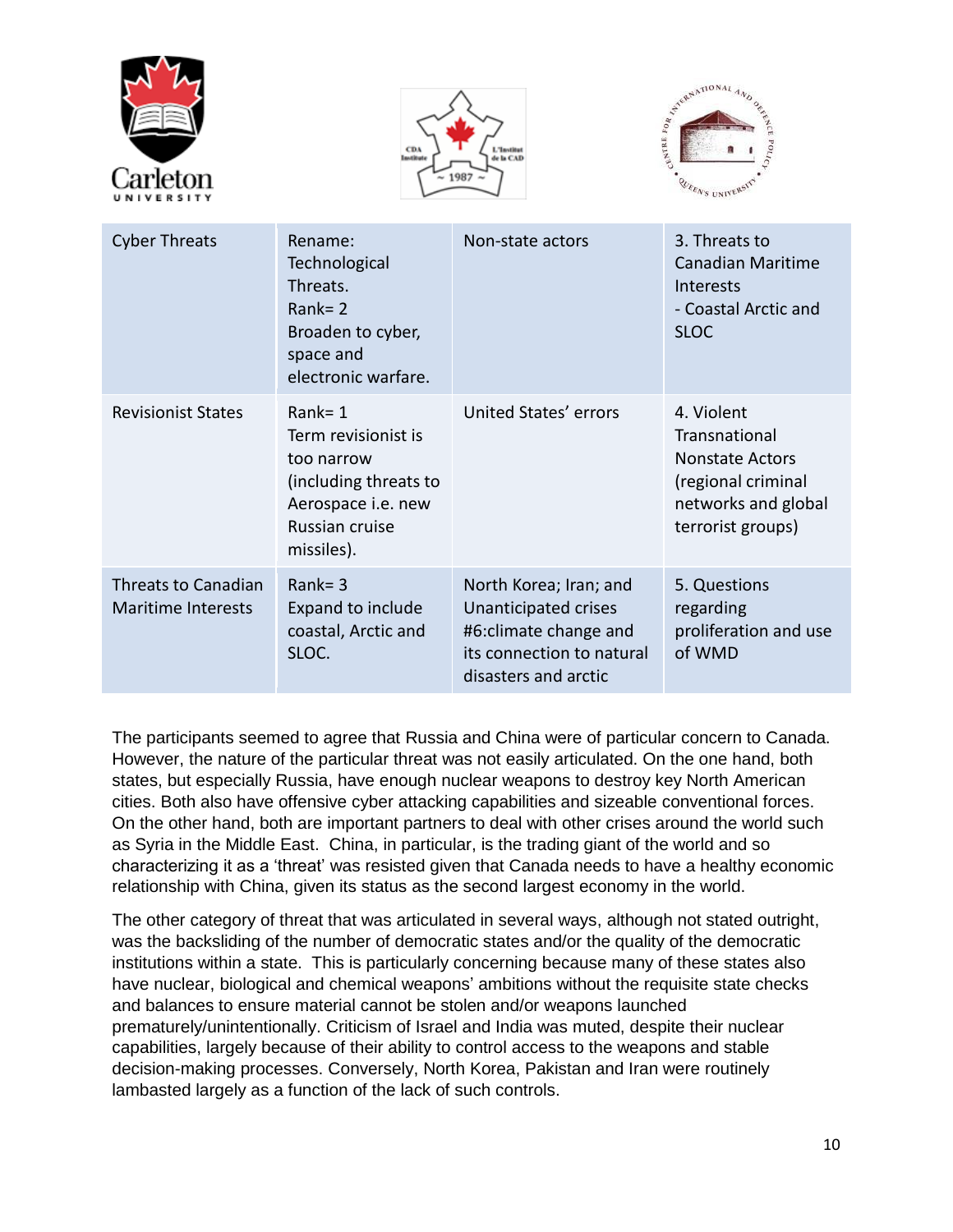





Violent transnational actors that include terrorists (especially Islamic terrorists and more specifically Sunni-based terrorist groups like the Islamic State or Boko Haram), criminal gangs (like Hell's Angels and the Rock Machine) and transnational networks that sow anarchy (for example, Anonymous) were all considered "threats" to Canada broadly speaking, but not all of them require a defence response. Fighting international terrorism abroad is squarely within the mandate of the armed forces but within Canada, it is a constabulary issue, as is dealing with transnational criminal gangs and other networks. That being said, the fact that these criminal gangs can be a source of funds and/or support to terrorist groups means that the CAF needs to be aware and informed of their existence. The guiding principle of preparing for highly likely events, versus unlikely events is still sound.

Given that Canada depends on international trade, protection of sea lanes of communication was considered important, but not a role Canada could take on far from home. Instead, Canada should consider the protection of its own maritime boundaries (in conjunction with other government agencies). Note, references to protection of maritime territory usually referenced Canada's Arctic and the Northwest Passage. There is still an assumption that Canada's Arctic is under threat of invasion/occupation/incursion by foreign actors and that it needs to be protected. This view, while widespread, is counter to DND's and DoD's assessment of the Arctic.

Finally, cyber threats and "unanticipated events" (Donald Rumsfeld's famous unknown unknowns) were identified as issues of concern for Canada. The level of defence involvement, however, is not clear. DND/CAF presently has a mandate to protect its own cyber connections/networks; Public Safety has the mandate to protect civilian networks. However, with the call for more "whole of government" activity/operations, military networks can become vulnerable if other government agencies are not properly protected. While not an issue for the defence review per se, the dependence of DND on Shared Services Canada to provide service and protection to non-secret networks was raised. Canadian defence officials may also have to consider whether or not Canada wants to develop and launch offensive or even preemptive offensive cyber capabilities (of course the delineation between offence and defence is very blurred).

The unanticipated crises that could involve the CAF range from new transnational actors to a new war in a state previously thought to be stable or an ally of Canada. (For example, events in Turkey call into question what NATO's stance will be should Turkey threaten the alliance). South and Central America get very little attention and yet they are in Canada's backyard. There is also growing concern about the instability created by massive waves of migrant and refugee movements around the world. The role for the Canadian military, however, is limited as was demonstrated by the recent influx of Syrian refugees in which military barracks were prepared but not used. More likely is aid to G7/NATO/UN maritime patrols in the Mediterranean or elsewhere or aid in establishing Government of Canada screening camps/compounds located near large refugee populations.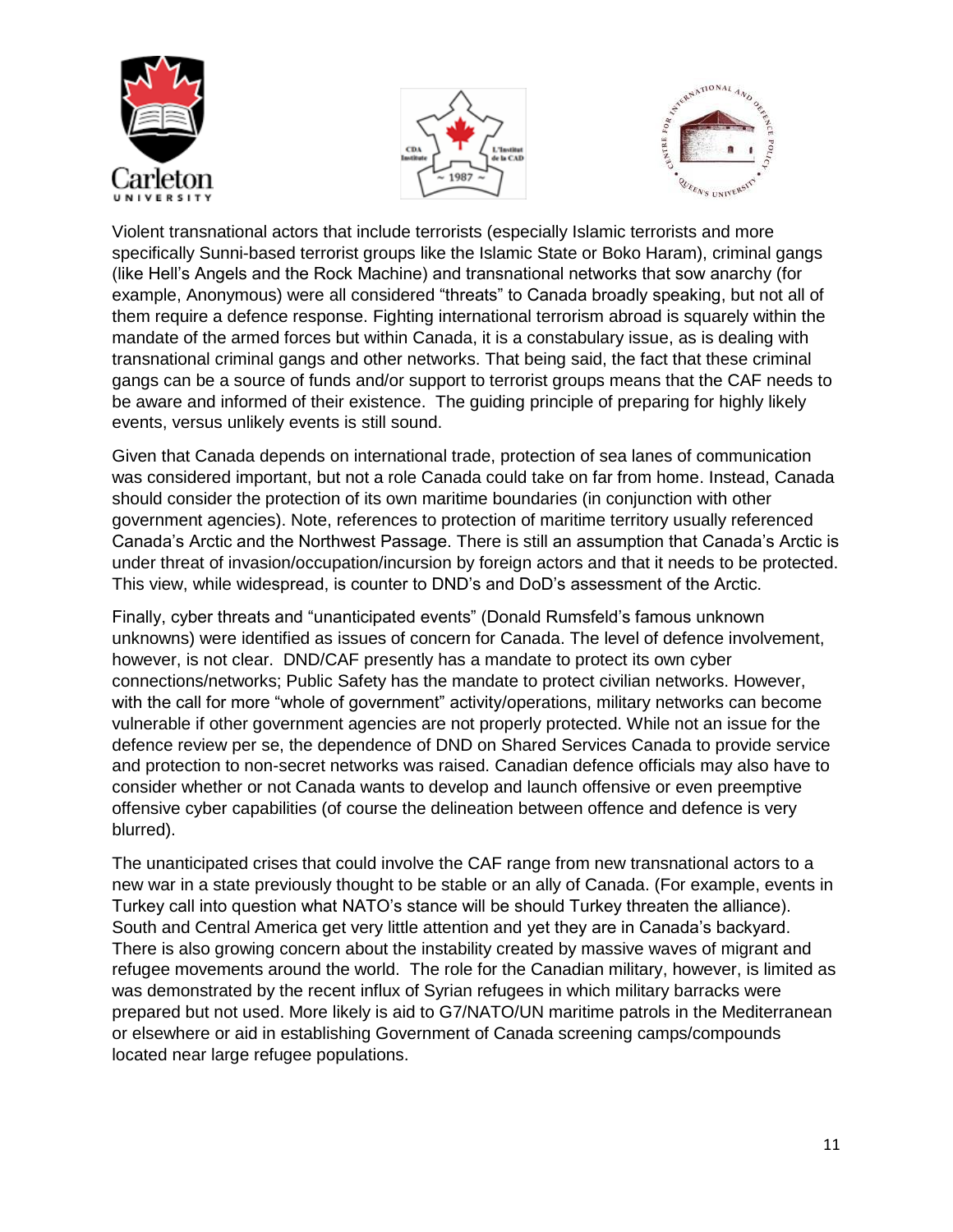





For the most part, the threats identified are not dissimilar from those articulated in the 1994, 2005, and 2008 defence white papers and are in-line with the defence plans of allies dealing with crises in a post-9/11 era.

Threats that did not make the top 5 include:

What to do with the United States if:

- 1) It retreats from international engagement, as could be the case with the election of Donald Trump. Or conversely,
- 2) If its engagement in the world (e.g. 2003 invasion of Iraq) creates situations, like the rise of ISIL, that pose threats to Canada and the rest of the world.

While not a threat per se, the fact that Canada is so dependent on the United States means that Canada is vulnerable to its "big mistakes" (including the 2008 financial collapse of the U.S. markets), while at the same time benefiting from its trade and collective defence promises to Canada. Therefore, U.S. foreign and defence policies remain of primary interest to Canada and need to be tracked closely. This dependence still creates grudging loyalty at best among Canadians, and malign suspicion at worst. The fraternity of the military uniform and the closeness of the Canadian and the U.S. militaries engaged in joint missions overseas, or on a permanent footing via NORAD, remain essential to the ability of the Canadian government to rise above the internal and external polar shifts in attitudes toward Americans especially in times of crises.

Another category of threats is potentially existential. Climate change, leading to rises in sea levels, could, for example, wipe-out low lying states like the Netherlands, Singapore and Bangladesh. These effects, however, may take years and therefore, it is very difficult for the government to plan for and/or maintain sustained attention on the effects of climate change. The Canadian military has a limited role to play in Canada's climate change policies other than to try and be as energy efficient and environmentally-focused in its operations/procurement/training decisions, continue to prepare for its aid to the civil powers' role in times of extreme weather events (which could include the relocation of populations from weather-effected areas) and consider where climate change pressures (such as the lack of fresh water) may sow the conditions for armed conflict in the world in the future.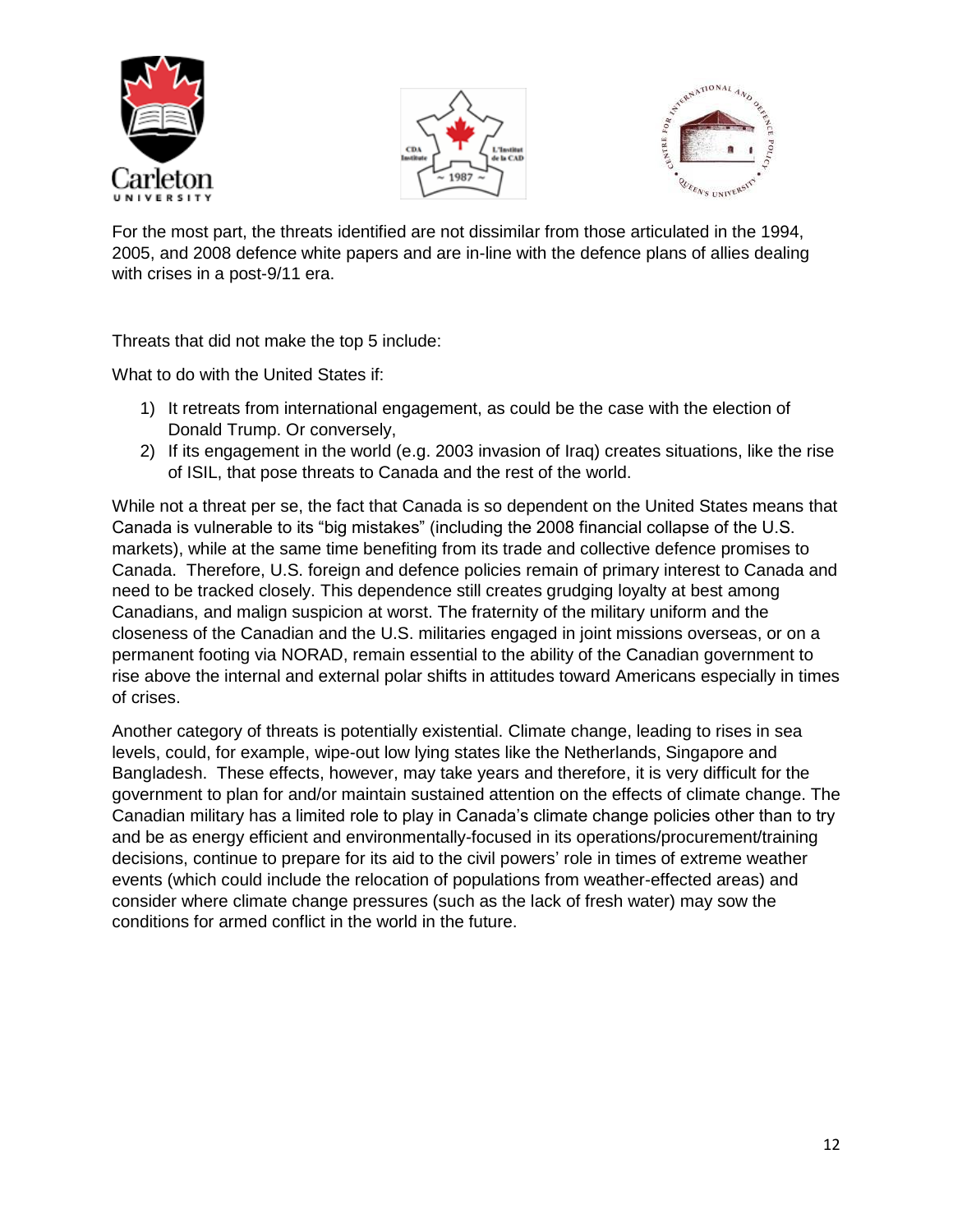





# <span id="page-12-0"></span>Focus Group B: The Forces/Les forces

| <b>Initial Ideas</b>                                                                     | <b>Red Team Round 1 D</b>                                                                                                                                     | <b>Red Team Round 2</b>                                                                                                                                   | <b>Final Ideas</b>                                                                                                                                                                              |
|------------------------------------------------------------------------------------------|---------------------------------------------------------------------------------------------------------------------------------------------------------------|-----------------------------------------------------------------------------------------------------------------------------------------------------------|-------------------------------------------------------------------------------------------------------------------------------------------------------------------------------------------------|
| End of multipurpose<br>combat<br>capable/expand from<br>3 roles to coherent<br>narrative | Stop using phrase<br>"multipurpose" and<br>make hard choices;<br>Be more transparent<br>in the development<br>of niche capabilities                           | Need a clear idea of<br>what effects the CAF<br>should have as their<br>goal. (consistent with<br>point number 4)                                         | End of multipurpose<br>combat capable<br>force; develop<br>specializations within<br>a coherent and<br>accessible narrative<br>that situates defence<br>within broader gov't<br>security agenda |
| End of "professional<br>only"<br>(imp. For<br>reg/reserves)                              | Prioritize and fix<br>recruitment; reduce<br>reserves                                                                                                         | Need to 'right size'<br>the four pillars<br>(regular, reserve,<br>civilian and<br>contractors).                                                           | Derive structures and<br>size from national<br>security objectives,<br>cognizant of<br>budgetary constraints                                                                                    |
| Develop gender and<br>cultural lenses for<br>defence diplomacy                           | (Defence diplomacy<br>not applicable here)<br>Reflect and reinforce<br>diversity of Canada in<br>forces, with inclusion<br>of gender and<br>cultural training | Concur with red<br>team's second point.<br>Credible policies<br>regarding<br>recruitment,<br>retention and<br>retirement/transition<br>(age and medical). | Develop gender and<br>cultural lenses to<br>achieve integrated<br>security; requires<br>intellectual shift via<br>training and<br>education                                                     |
| Derive structures<br>from purpose<br>(objectives before<br>resources)                    | Defence planning<br>based on budgetary<br>realities, remember<br>that operations,<br>maintenance and<br>training are                                          | <b>Budgeting and</b><br>priorities must live<br>longer than the 3-4<br>year political cycle.                                                              | Need<br>multiple/alternative<br>career models and<br>transition strategies<br>to enhance flexibility<br>and optimize force                                                                      |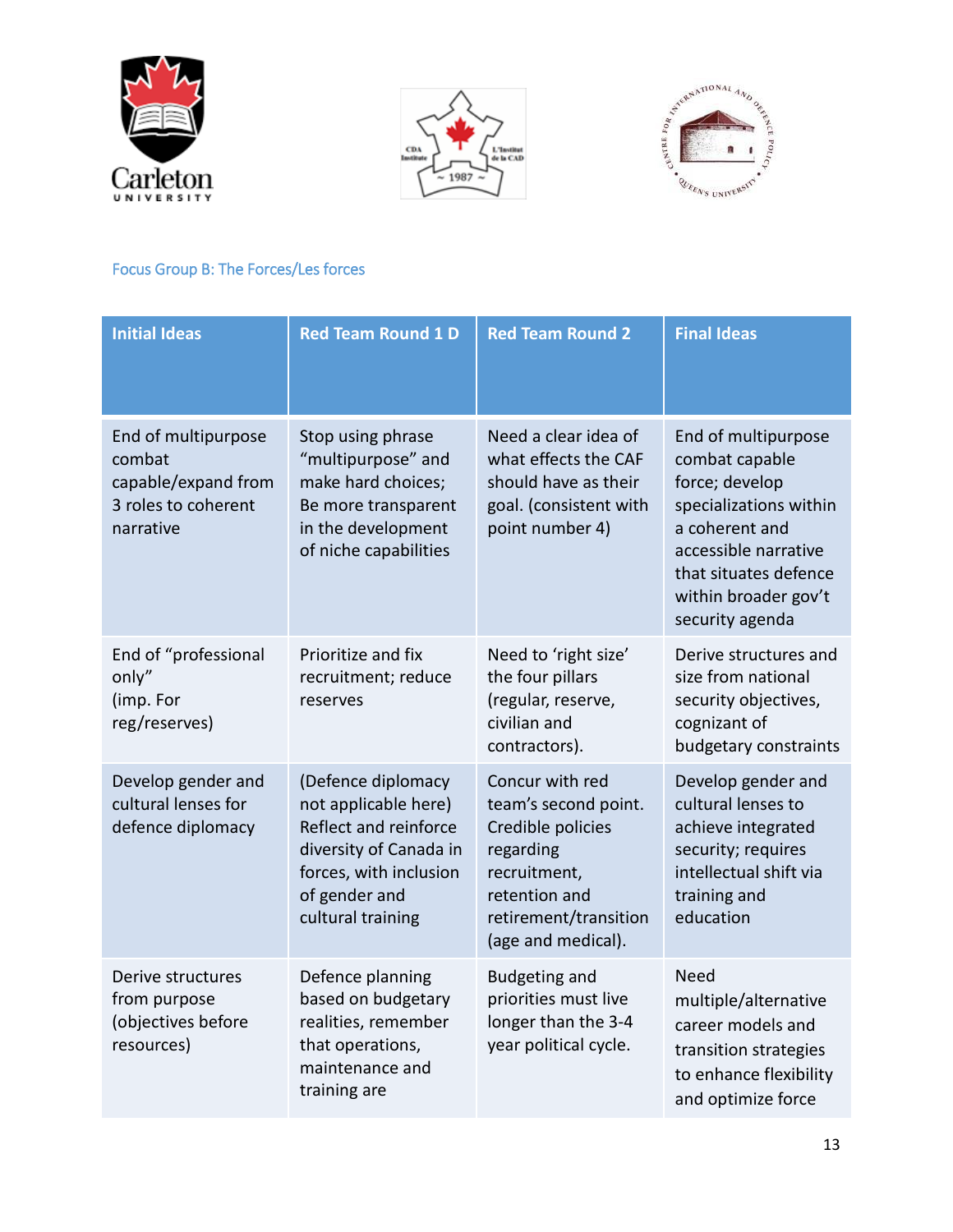





|                                   | important<br>Alternative is to<br>spend more, but<br>even then must make<br>hard choices |                                                                                                                                                                  | structure (for both<br>reg. force and<br>reserves); e.g. give<br>army reserve<br>operational roles                                                          |
|-----------------------------------|------------------------------------------------------------------------------------------|------------------------------------------------------------------------------------------------------------------------------------------------------------------|-------------------------------------------------------------------------------------------------------------------------------------------------------------|
| Special forces for exp.<br>tasks? | How do the forces<br>adapt to the<br>development of<br>cyber and space<br>capabilities?  | Adjust for a<br>competitive<br>promotion system<br>designed to reward<br>specific, relevant<br>skills (Cyber and New<br>Tech). Regularly<br>evaluate and update. | Be restrictive with<br>the commitments<br>made with very<br>expensive and<br>specialized<br>capabilities e.g.<br>space, cyber, SOF,<br>fighters, submarines |

Common themes evident in all of the discussions concern the need to fix recruitment/retention policies (for both the regular forces and reserves). Related, there were many calls for an (re)investigation into the different classes of reserves (especially the Army Reserves) including how they are trained and managed, and whether these categories of reserves still make sense in today's economic market. Furthermore, the process to switch from reserves to regular forces needs to be fixed, as it is an unnecessarily lengthy process. More attention needs to be paid to not only the diversity of the makeup of the forces but also the cultural training the forces receive to operate in locations around the world.

Another theme was to consider the skills and trades of the current forces and consider what might be needed in the future. Example, is the forces recruiting/training cyber specialists? If so, is there a career path for them within the armed forces? Do we need generalists or specialists? Are the forces exposed to different world views (for example, do they understand the implication of UN Security Resolution 1325 that focuses on the protection of women in conflict? Is this sort of training given to non-commissioned and Commissioned officers? And/or does more attention need to be paid to the traditional hands-on military training (e.g. target shooting etc.?) and is equal attention given to NCMs and Officers?

Yet another debate was whether or not the Canadian armed forces should be able to participate in any type of mission/operation, especially overseas, or whether it should develop niche areas of expertise in consultation with allies. For example, one suggestion, given Canada's limited overall troop size, is to have larger cadre of special forces, augmented with specialized niche battalions (logistics or training perhaps). Others disagreed and felt that Canada is already too 'niched', should restrict the commitment of its specialized forces, and concentrate on training the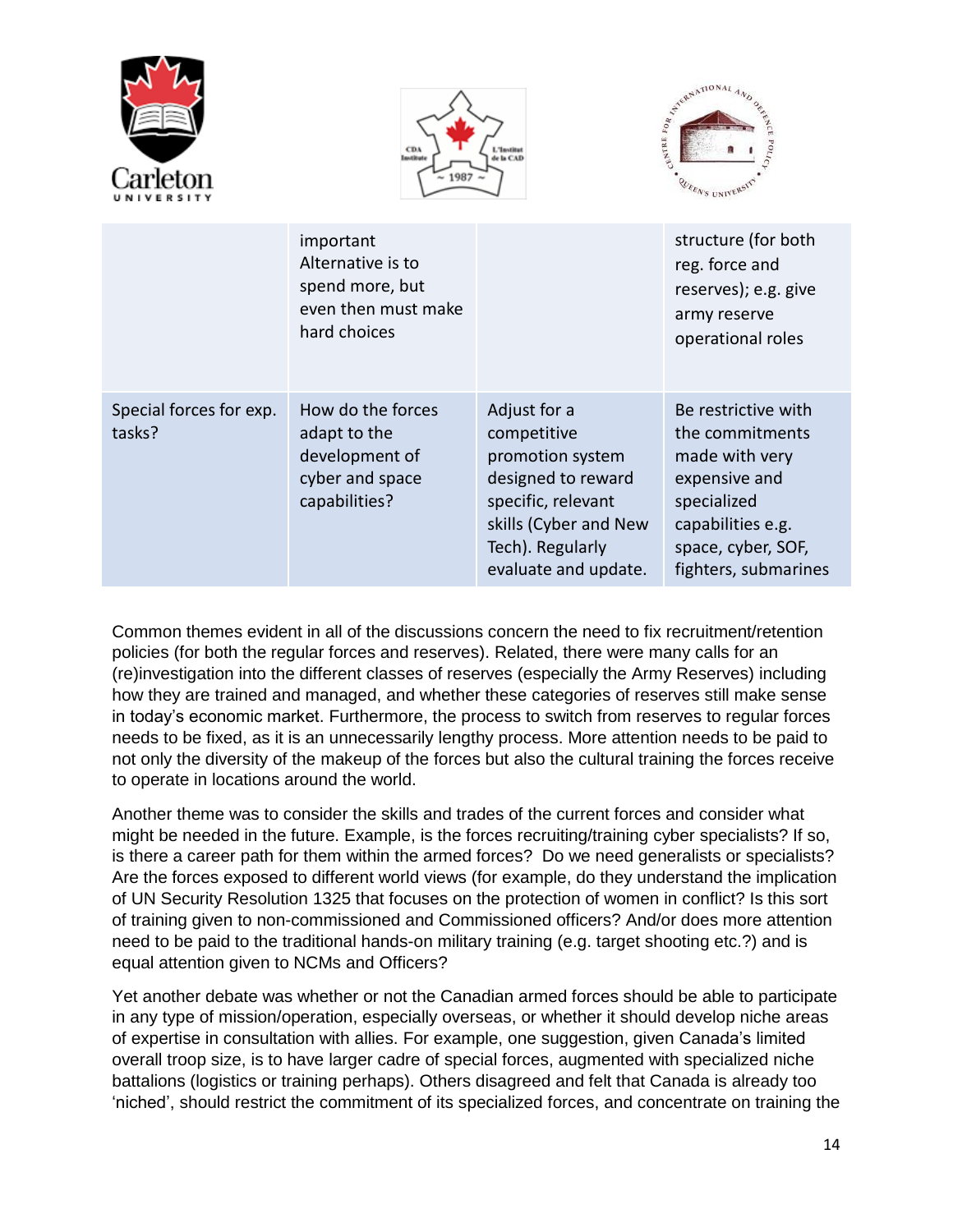





forces to be able to complete a variety of operations and missions that run the gamut from aid to the civil powers in natural disasters to large combat missions overseas.

Training is often the first pillar to be cut in fiscally austere times and that needs to change. This trend toward cutting training resources is a function of the fact that the government often makes budget decisions based on available funds first rather than the role and structure of the forces.

The majority of participants felt that Canada needed multi-purpose, combat capable forces, but concerns were expressed that constant reference to combat roles suggests that Canada only seeks such roles which is inaccurate. Related, the government needs to be more transparent and clear about what the forces are being sent to do (particularly for overseas missions), how success will be measured and what exit criteria entails. In other words, the narrative that the government uses to justify/explain why the forces are required needs to be clear, consistent and regularly evaluated.

Many of the participants noted the fact that few in the academic defence community had indepth understanding of how the forces are trained/recruited/promoted. This is limited to a small cadre of experts (appropriately at Canadian Forces College). DND and the CAF are encouraged to invite academics on training exercises and missions so that a wider array of academics can understand and appreciate better the types of issues/problems discussed and how the forces are trained.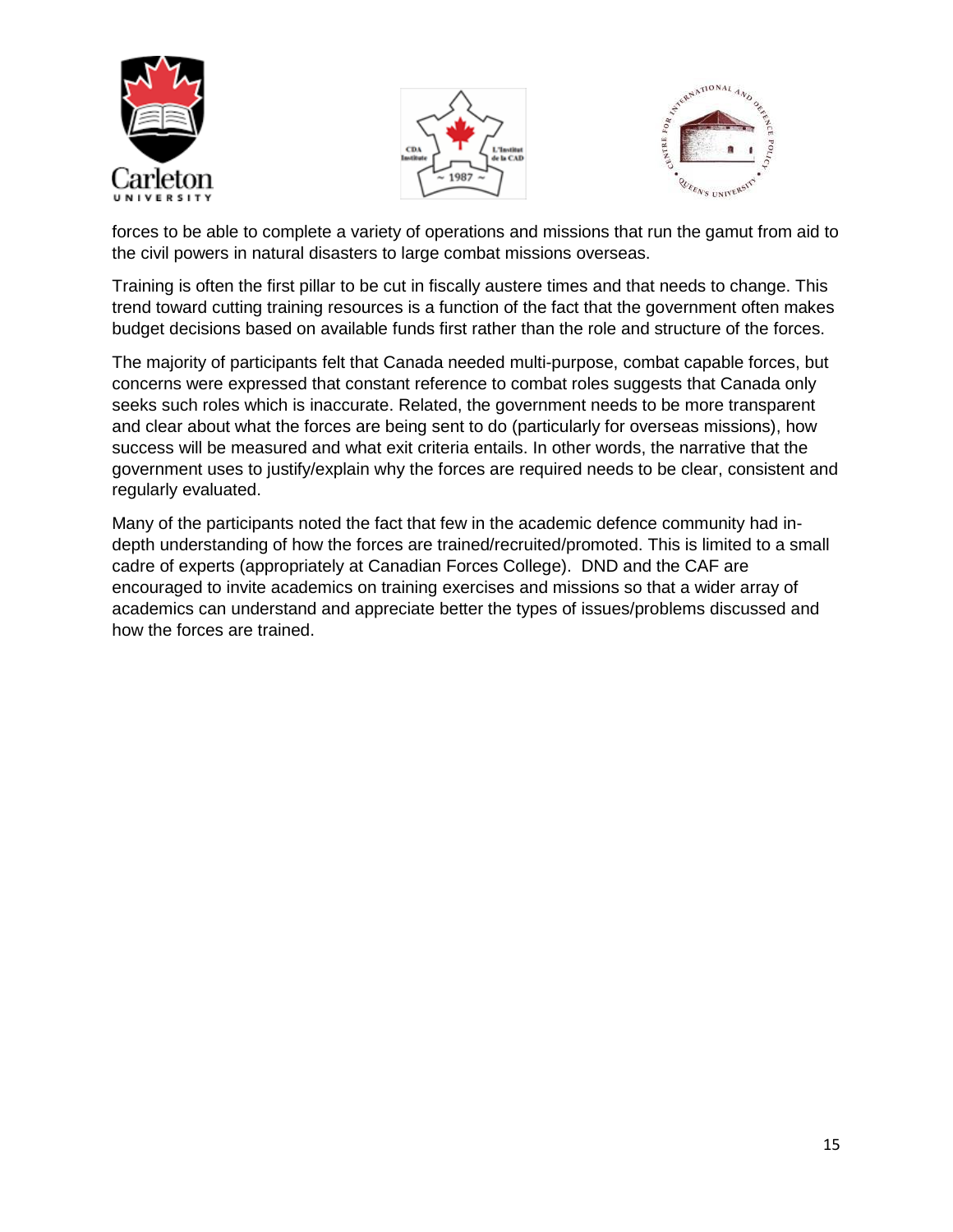





# <span id="page-15-0"></span>Focus Group C: Readiness/Préparation

| <b>Initial Ideas</b>                                                                                                 | <b>Red Team Round 1</b>                                                                                  | <b>Red Team Round</b><br>$\overline{2}$                                                                         | <b>Final Ideas</b>                                                                                                                                                                         |
|----------------------------------------------------------------------------------------------------------------------|----------------------------------------------------------------------------------------------------------|-----------------------------------------------------------------------------------------------------------------|--------------------------------------------------------------------------------------------------------------------------------------------------------------------------------------------|
| 1 Surveillance and control<br>of Canadian airspace and<br>water. Timely and credible<br>response                     | 1. Surveillance and<br>control of Canadian<br>airspace and water.<br>Enhance search and<br>rescue. Cyber | Enhanced<br>actionable intel<br>and analysis; 5-<br>eyes                                                        | Enhanced<br>Surveillance and<br>control of<br>Canadian<br>airspace and<br>water. Timely<br>and credible<br>response.<br>(Interoperability<br>with 5 eyes).                                 |
| 2 Enhanced cyber, intel,<br>surveillance,                                                                            | 2. Enhanced analytics,<br>intel, surveillance in<br>contributing overseas                                | Control of CAN<br>airspace, water,<br>cyberspace;<br>higher priority on<br>SAR, new<br>organization?            | Enhanced cyber,<br>intel,<br>surveillance.                                                                                                                                                 |
| 3 Ability to play a credible<br>and effective role in allied<br>operations to address<br>state and non state threats | 3. US and NATO-based<br>deterrence of state<br>threats. High priority on<br>interoperability             | Same; but<br>broaden<br>interoperability<br>for better effect<br>(i.e.<br>technical/legal)                      | Ability to play a<br>credible and<br>effective role in<br>allied operations<br>(NATO/US) to<br>address state<br>and non state<br>threats. Refer to<br>#1 in regards to<br>interoperability |
| 4 Enhance search and<br>rescue (Esp. Arctic)                                                                         | 4. Limited and focused<br>defence cooperation in<br>dealing with non-state<br>actors in failed states    | Focused security<br>cooperation with<br>actors in<br>fragile/failing<br>states; partnering<br>to combat virtual | Enhance search<br>and rescue (Esp.<br>Arctic)<br>(not exclusive to<br>military see point<br>#2).                                                                                           |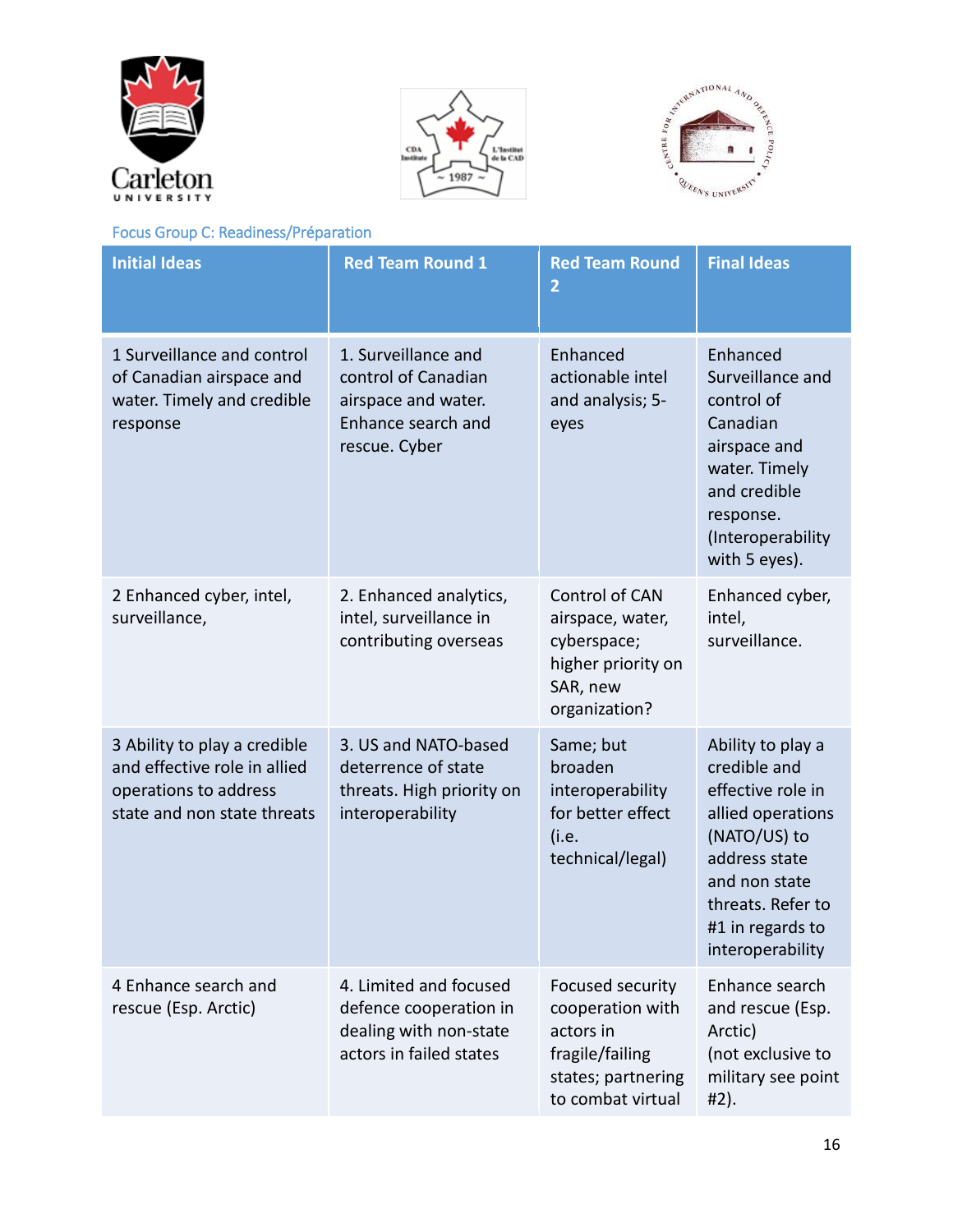





|                                                                                                                                                                                                                                                                     |                                          | NSAs (against<br>CAN interests) |                                                                                                                                                                                                                                                                                                                |
|---------------------------------------------------------------------------------------------------------------------------------------------------------------------------------------------------------------------------------------------------------------------|------------------------------------------|---------------------------------|----------------------------------------------------------------------------------------------------------------------------------------------------------------------------------------------------------------------------------------------------------------------------------------------------------------|
| 5 Humanitarian operations<br>assistance<br>*Working assumption<br>priorities remain 1) CND<br>defence, 2) defence of NA<br>3) allied operations<br>**assumes procurement<br>issues, funding issues<br>solved<br>***group studied "effects"<br>rather than platforms | 5. Humanitarian<br>operations assistance | Same. Do you<br>mean DART?      | Enhanced whole<br>of government<br>Humanitarian<br>Assistance and<br>Disaster Relief<br>*Working<br>assumption<br>priorities remain<br>1) CND defence,<br>2) defence of N.<br>America 3) allied<br>operations<br>**assumes<br>procurement<br>issues, funding<br>issues solved<br>***group<br>studied "effects" |

Rather than focus on platforms and/or operations/maintenance (O & M), it was felt that the desired effects were a better place to start in deciding the readiness of the forces. A major preoccupation of all groups contemplating the forces' readiness wrestled with how to ensure that the right type and number of forces was available/prepared in time to achieve the specific aims of the government, which still run the full range of missions from aid to civil power right through to combat missions. Advanced intelligence and surveillance is one way to build in preparation time for the forces with a particular need to ensure Canada is defended first, followed by defence of North America, with international operations having a greater degree of discretion. This necessitates trained analysts to interpret the information/intelligence gathered in a timely manner delivered in a timely and useful format to policy makers.

DND/CAF needs to continue to:

- 1) Shape relationships and partnerships (at the local, provincial, national and international levels), integrate planning/play book development, train/conduct exercises with the goal of mitigating/preparing to
- 2) Anticipate threats
- 3) Respond to threats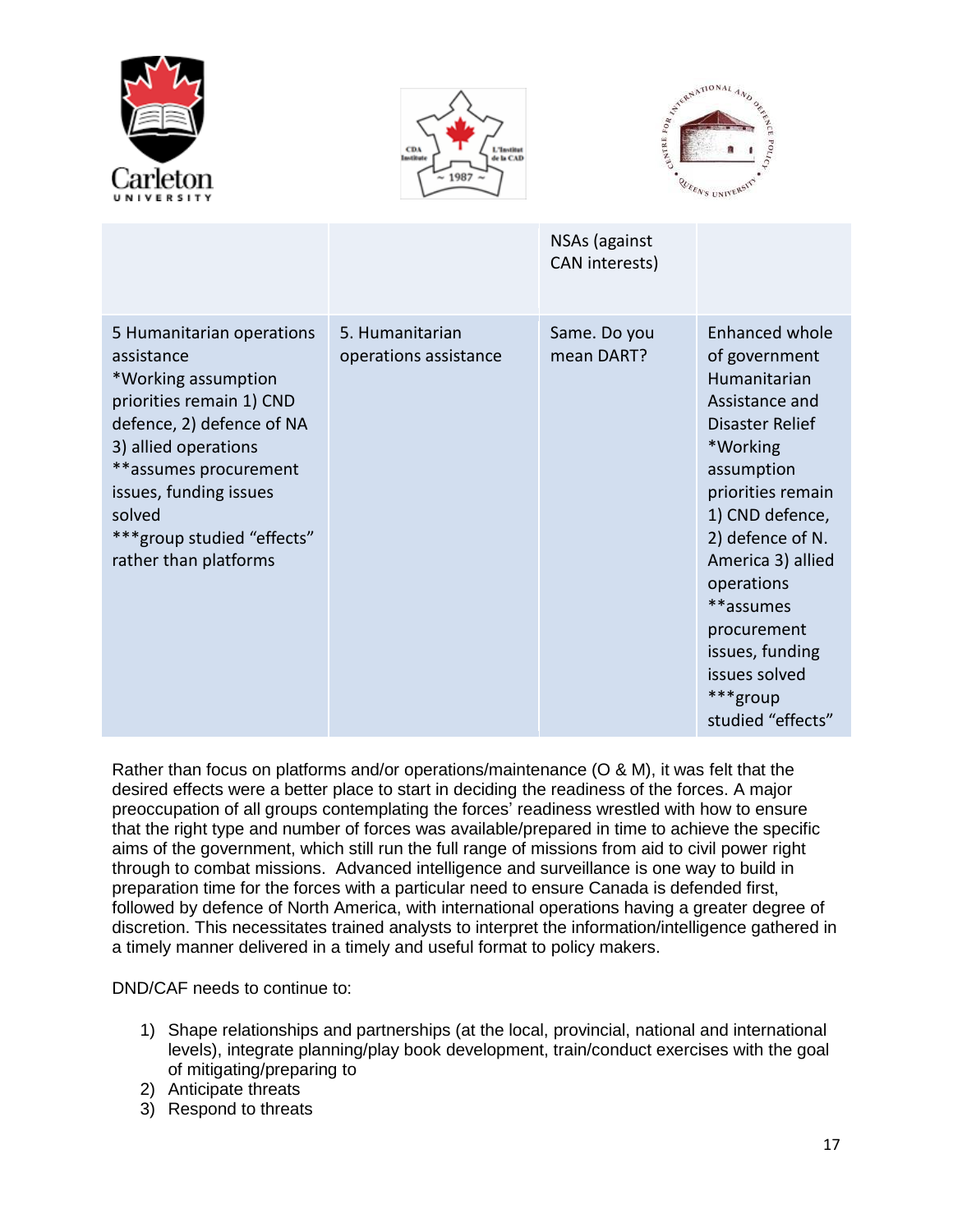





- 4) Stabilize situations
- 5) Transition and reflect on the process and outcome

The aerial search and rescue role of the military was raised a few times. First, it is an expensive role. Second, few other allied countries mandate their military with such a role. That being said, few other states have as much territory and/or extreme weather conditions with which to contend. The military is the only profession with unlimited liability and the skills/platforms used for search and rescue is not antithetical to other roles the forces are asked to undertake. Similar arguments can be made for the Forces' aid to the civil authority role. The concern, however, is that the Forces' SAR and aid to the civil authority mandates can obfuscate assessments of whether the Forces are the best organization to fulfill these roles, instead of perhaps discretely supporting other government departments and agencies.

Given that Canada rarely operates alone, interoperability of platforms, skills and processes are critical for the Canadian Armed Forces to remain relevant and credible. Note, however, the idea that Defence must promote Canadian industry was not discussed.

As technology changes, so does the need for laws (Canadian and international) and ROEs to change as well. This requires policy makers, both inside and outside of the military, to consider the consequences of new actors, techniques, types of wars, and the continued 'revolution of military affairs'.

Finally, civil-military affairs no longer get the attention it once did especially during the Cold War. With a military that is potentially becoming less reflective of civil society (because of their size and the lack of conscription or total war experience among the general public), there is concern about a growing military-civilian divide that needs to be addressed. Civilian oversight MUST be retained at the political level (AND not at the bureaucratic civil service level). Political leaders need to ask tougher questions of military leadership; likewise military leadership needs to manage better the expectations of government as to what they can reasonably achieve given fiscal and other pressures.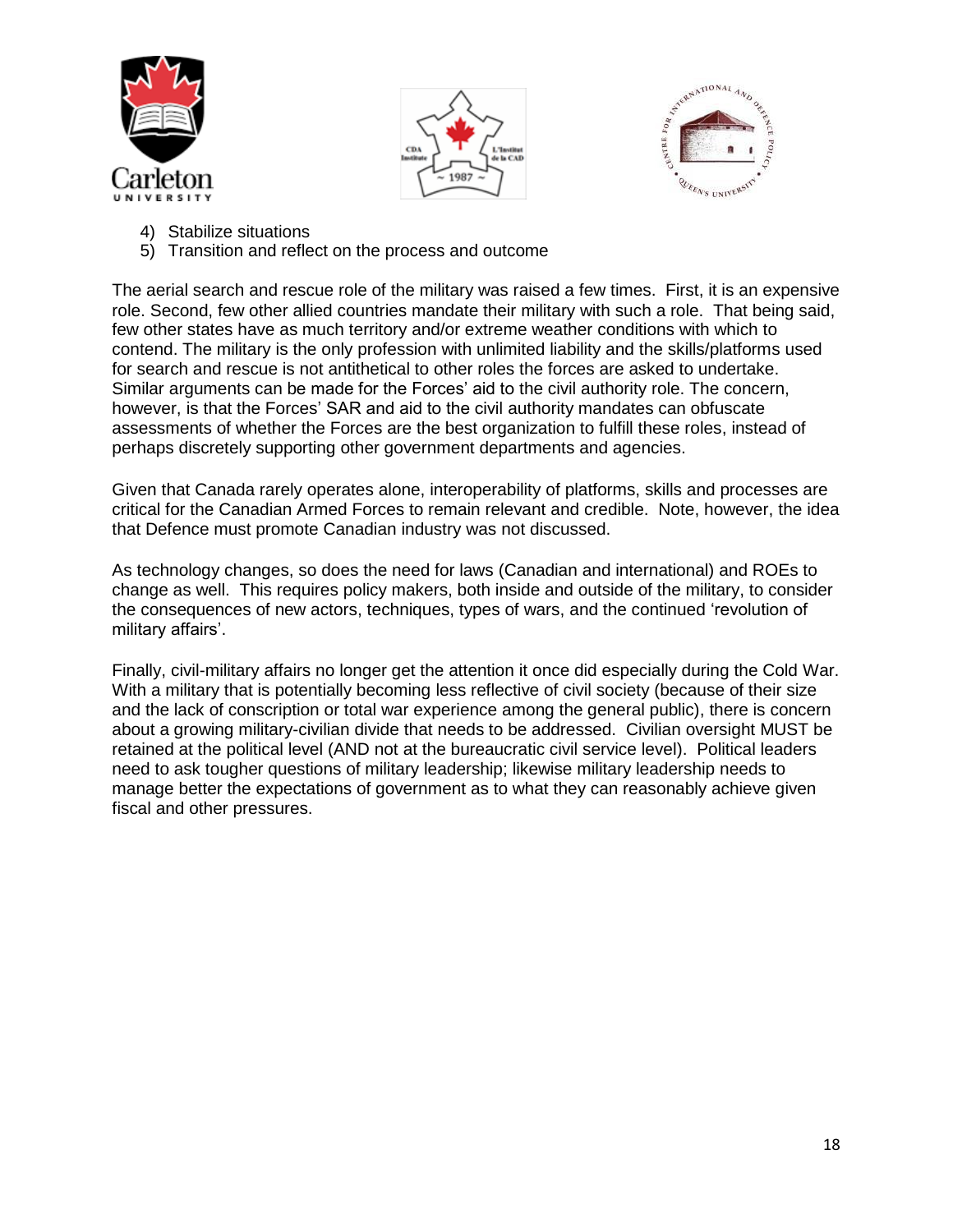





# <span id="page-18-0"></span>Focus Group D: Missions & Allies/Missions et alliés

| <b>Initial Ideas</b>                                                                    | <b>Red Team Round 1</b>                                                                                                                                                                                                                                                                                                            | <b>Red Team Round</b><br>$\overline{2}$                                                                                                                                                                                                                    | <b>Final Ideas</b>                                                                                                                                            |
|-----------------------------------------------------------------------------------------|------------------------------------------------------------------------------------------------------------------------------------------------------------------------------------------------------------------------------------------------------------------------------------------------------------------------------------|------------------------------------------------------------------------------------------------------------------------------------------------------------------------------------------------------------------------------------------------------------|---------------------------------------------------------------------------------------------------------------------------------------------------------------|
| Growing<br>resource<br>demands for<br>defence of<br>North<br>America                    | Questioning<br>growing, "resource",<br>defence v. security;<br>"N. America"<br>(central America?)<br>vs. niche NORAD;<br>CAN interests vs.<br>pleasing US                                                                                                                                                                          | 1. North America<br>- Bilateral<br>relationship with<br>US and attempt to<br>form trilateral<br>relationships<br>(with Mexico)                                                                                                                             | Growing resource and political<br>demands for defence of North<br>America (does not include<br>Mexico), and its effect on our<br>ability to operate elsewhere |
| Capacity,<br>criteria, and<br>prioritization<br>for missions<br>(What role<br>in $UN?)$ | Define priorities &<br>interests in advance;<br>Keeping US happy;<br>protect trade routes;<br>enhance int'l legal<br>governance; re: UN<br>- problem of<br>narratives and<br>disconnect between<br>UNSC candidacy and<br>military role; non-<br>UN missions;<br>enhance Canadian<br>understanding of<br>actual DPKO<br>roles/risks | 2. NATO<br>environment<br>more difficult due<br>to Brexit<br>depending on<br>strategic<br>opportunism.<br>Prioritizing<br>NATO's collective<br>defence. Canada<br>contributions to<br>NATO on<br>containment and<br>positive<br>engagement with<br>Russia. | NATO collective defence, balancing<br>deterrence while engaging Russia                                                                                        |
| NATO and<br>engage<br>Russia                                                            | Deterrence with our<br>allies; military to<br>signal commitment;<br>engage R. Yes, but<br>limited CAN<br>influence; SAR; mil-                                                                                                                                                                                                      | 3. Support<br>through UN for<br>regional security<br>organizations for<br>out of area<br>operations                                                                                                                                                        | Criteria for overseas operations:<br>Do agree with the<br>RoEs?<br>Is there a clear end<br>state?<br>Do we agree with the                                     |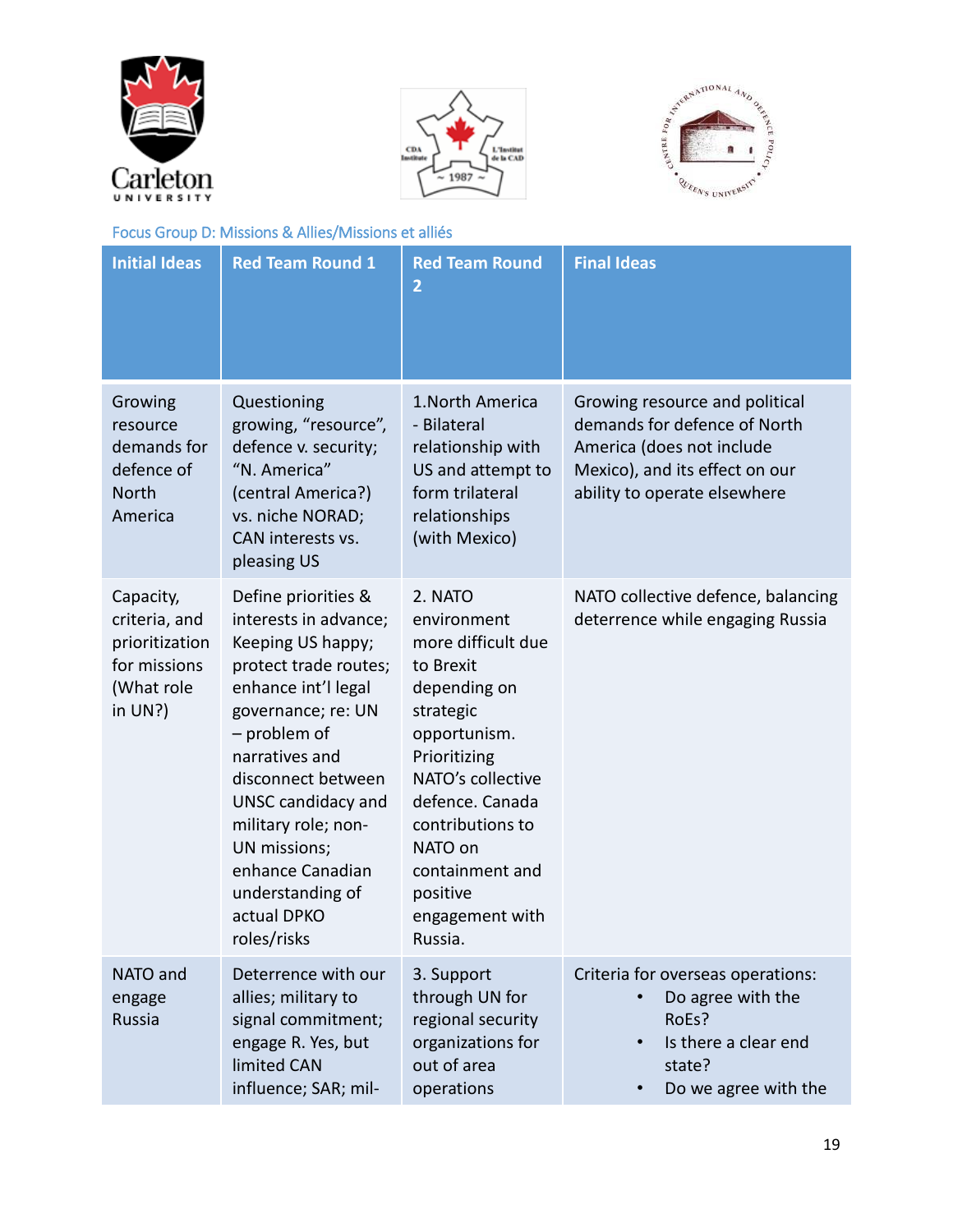





|                                                    | mil coop, prepare<br>for post-Putin<br>Russia; What does<br>containment mean<br>in the 21C?                                                                                        |                                | end state?<br>Are allies and partners<br>$\bullet$<br>contributing?<br>Acceptable command<br>and control structure?<br>Legal mandate?<br>Regional buy-in?<br>Enough Canadian<br>assets to influence the<br>mission |
|----------------------------------------------------|------------------------------------------------------------------------------------------------------------------------------------------------------------------------------------|--------------------------------|--------------------------------------------------------------------------------------------------------------------------------------------------------------------------------------------------------------------|
| Limited role<br>in Pacific<br>and South<br>America | Should we prioritize<br>geography v other<br>decision making<br>factors? Canada is<br>Pacific Rim; S.<br>American/Caribbean<br>critical for US/CAN;<br>value added for CAN<br>v US | 4. Defence<br>diplomacy SLOCs. | Limited role in Pacific and South<br>America (Defence diplomacy)                                                                                                                                                   |
| Longevity vs<br>Geographic<br>Scope                | Need to distinguish<br><b>CAN</b> interests in<br>short/long term                                                                                                                  | 5. Left blank                  | Longer, fewer missions rather than<br>shorter and many<br>Expertise, local knowledge,<br>committed to success                                                                                                      |

There was general consensus that the order of operations/attention for the CAF needs to remain defence of Canada then North America and then elsewhere. NATO was favoured over UN operations for a variety of reasons including the current threat posed by Russia, the experience of operating within a NATO collective defence framework and relative ease of working with allies versus UN partners. In other words, given two operations that require Canadian assistance, one NATO-led and one UN-led, the majority of academics would chose a NATO mission. However, it was clearly recognized that is not necessarily the current government's preference. (It is noted, for example, senior military officers and senior public servants attending the National Security Programme at Staff College are visiting Africa this year.)

As well, many argued for fewer overseas missions *per* se, especially given limited capabilities and resources. Instead, Canada should focus upon a select few missions, along with a longterm commitment in order for the CAF to gain expertise, local knowledge that should, ultimately, lead to a more successful outcome. These assumptions as well may not align with current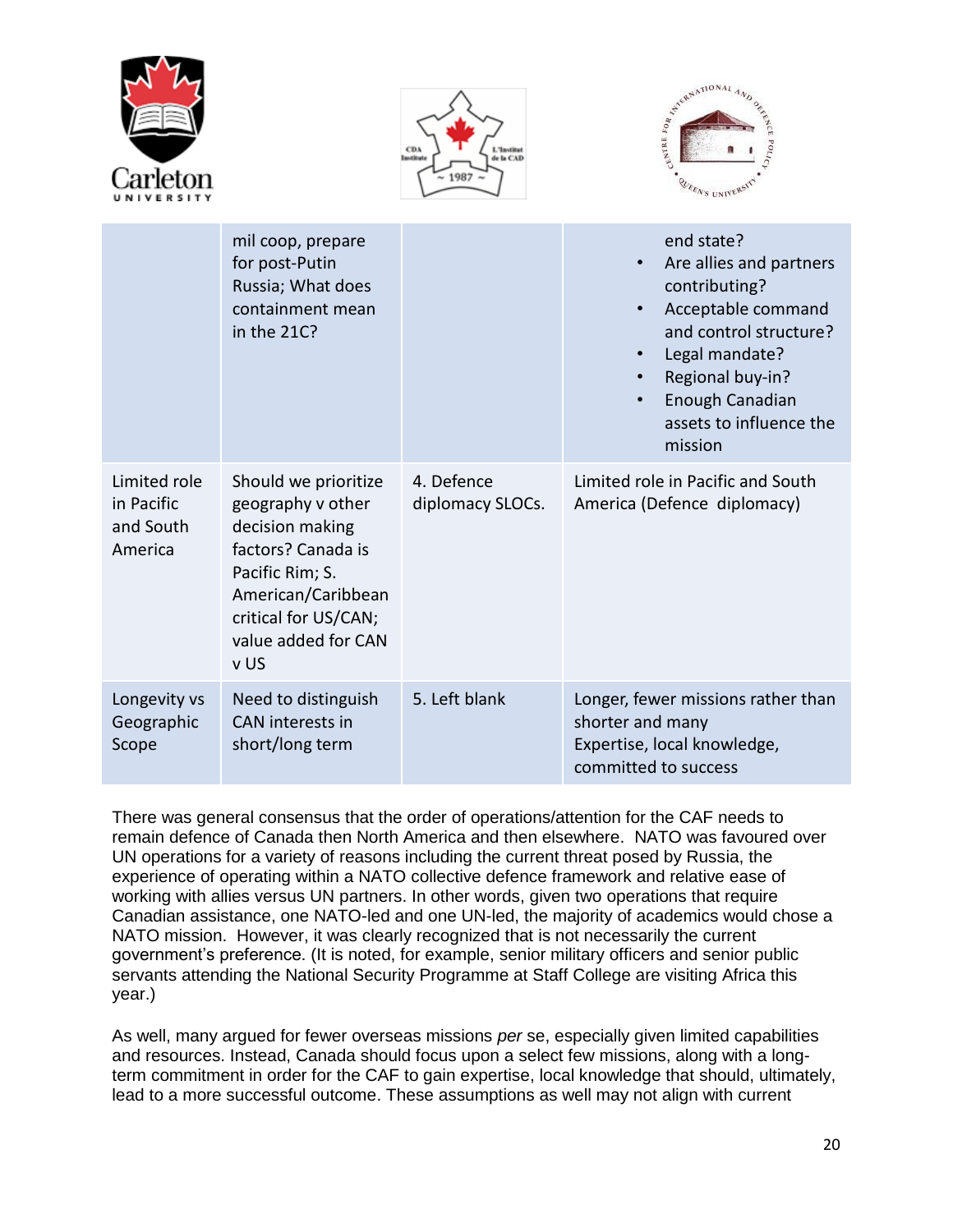





government priorities that seem to favour immediate impact benefitting many crises/conflicts in the world.

Defence of Canada and North America, the assets required and the amount of resources they take is often overlooked. There is mounting evidence that the defence of Canada and North America is likely to become more costly and more important given: 1) rust out of equipment (read especially North Warning system); 2) need for new technology to respond to changing threats (e.g. the growing threat of cruise missiles versus lack of any ability of Canada to defend against them) 3) and a United States that is requiring more from Canada in terms of contributions. Given that a larger portion of DND budget is likely needed for Canada and North American defence, then this has implications for operations abroad.

First, it is highly unlikely Canada can contribute any response of significance to a conflict in the Pacific (read especially South China Sea). Instead, Canada's defence diplomacy skills (e.g. port visits, multilateral training exercises) are a more likely and appropriate response. Similarly, the impact Canada can make in theatres close to home in South and Central America must be considered. Growing instability in South America is a very short distance from threatening Canada and the United States. More attention needs to be paid to events in this part of the world. Again, however, Canada is more likely to contribute via defence diplomacy than in terms of deploying personnel.

Overseas missions are fraught with complications (historical experience with disastrous UN missions are especially an endearing effect on resistance to UN missions). Rather than fixating on the mission umbrella, Canada is wise to formulate criteria that will help the government decide if a contribution by the CAF is in Canada's interest. This is not to say that the criteria should be a hard-and-fast-must-tick-each-criterion prescriptive list. Rather, the list will help guide the government, the public and the CAF with a set of key decision thresholds to consider in advance of any mission rather than the ad hoc, after-the-fact justification that often happens when a crisis develops and the UN/NATO/ad hoc coalitions scramble for contributions. Some of the criteria includes:

- Agreement with the RoEs
- a clear end state to the crisis and to Canada's involvement
- Significant allied and partner contributions
- Acceptable command and control structure
- Legal mandate
- Regional buy-in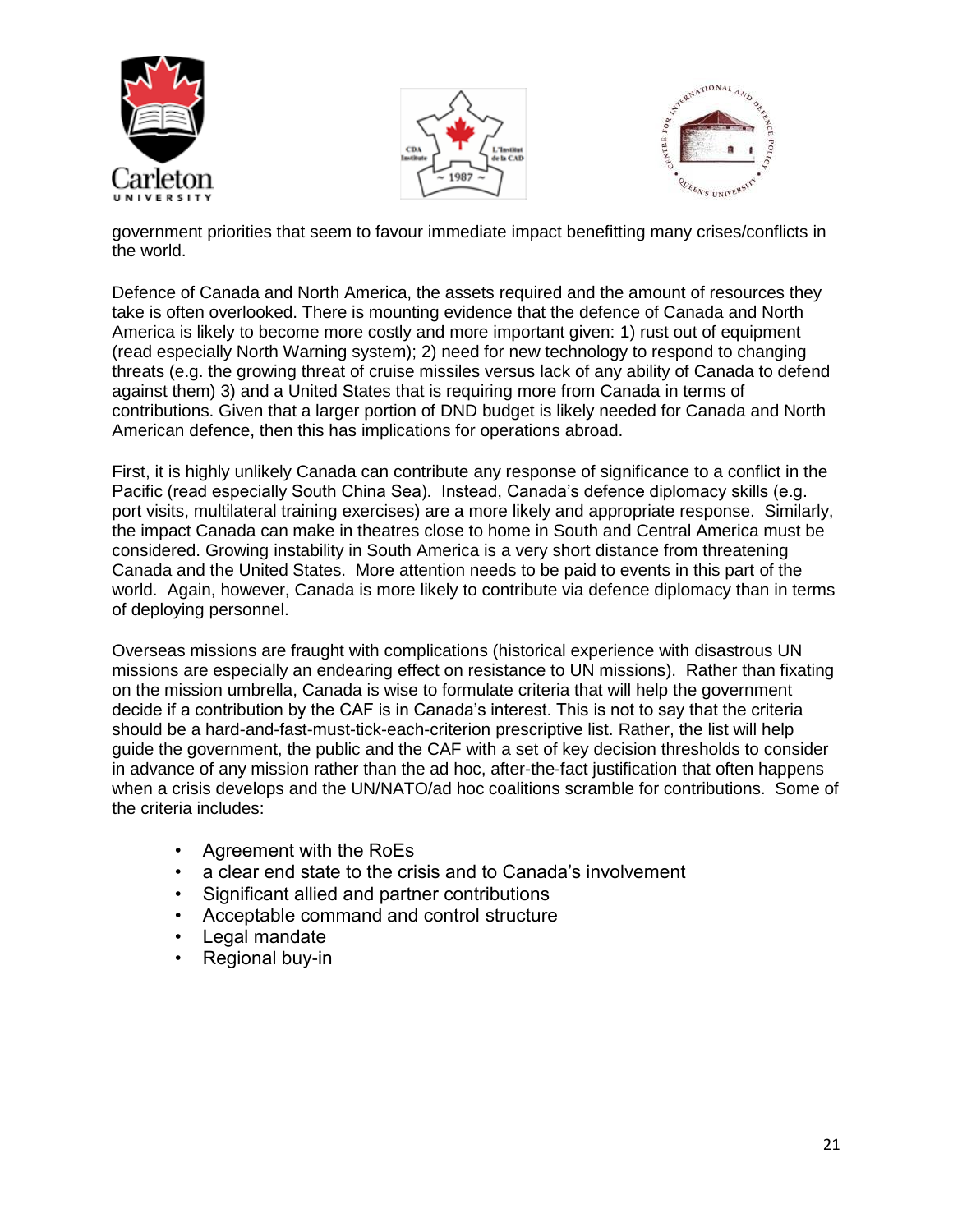





#### <span id="page-21-0"></span>Parking Lot Issues

 $\overline{\phantom{a}}$ 

A number of points were raised that while not appropriate for the Defence Review, are still important comments/criticisms for ADM Pol to consider.

- 1) As counseled by James Eayrs many years ago,  $4$  Canada is most successful when its foreign (and defence policy) stays within the middle ground between finger wagging moralism and hard core realism. In other words, sending the forces into the world need to be for clearly articulated tied to a national interest, not a vaguely-referenced value.
- 2) Should the Defence Review, a document normally signed only by the Minister of Defence and the Prime Minister, be signed by Cabinet? If the defence review is intended as a road map for the government of Canada to make difficult choices in times of crises, then Cabinet should sign the document and, indeed, opposition members should be given the opportunity to endorse the document. Others disagreed arguing that Cabinet effectively does sign it, implicitly, and the opposition responds publically one way or the other.

<sup>4</sup> James Eayrs, *Right and Wrong in Foreign Policy* (Toronto: Toronto University Press, 1966). See also Kim Richard Nossal, "Right and Wrong in Foreign Policy 40 Years On: Realism and Idealism in Canadian Foreign Policy", *International Journal* Vol 62 (2) (Spring 2007): 263-277.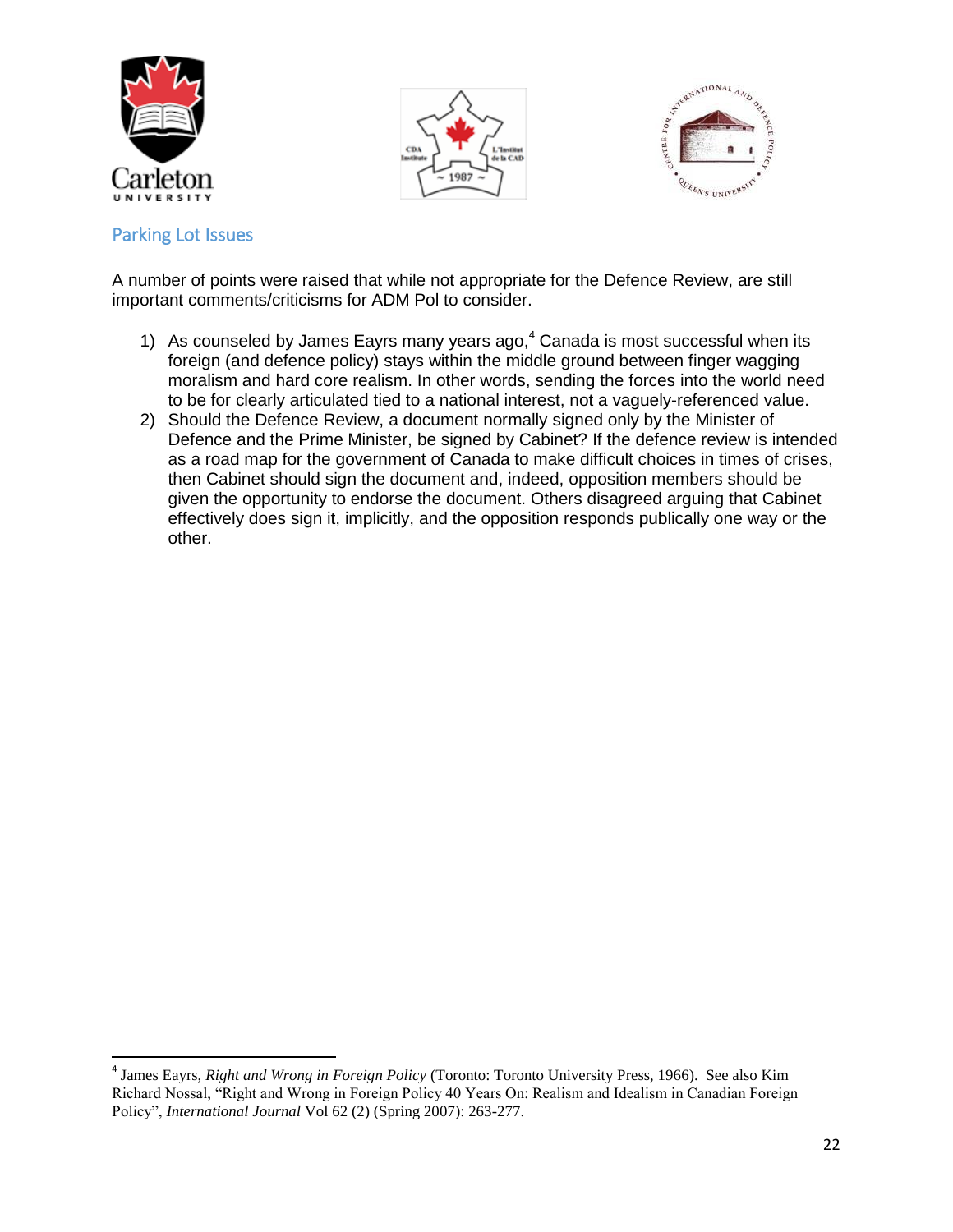





# <span id="page-22-0"></span>Annex 1: List of Participants, List of Former SDF Centres and Administrative Details

**Focus Group A (threat environment)**: Security and Defence Risks and Challenges (National, N. America and International)

Team Leaders: Stéfanie von Hlatky and Brian Bow

**Focus Group B (the forces):** Makeup of the Canadian Armed Forces (structure, size, health, training and makeup) Team Leaders: Ferry de Kerckhove and Barbara Falk

**Focus Group C (readiness):** Capability, Technology and Platform Implications Team Leaders: Tony Battista and Stephanie Carvin

**Focus Group D (missions and allies)**: Missions, Support to Allies/Alliances and future of war Team Leaders: Jim Fergusson and Andrea Charron

| A - Threat                                     | <b>B</b> – Forces          | <b>C</b> - Readiness                             | D - Mission and Allies |
|------------------------------------------------|----------------------------|--------------------------------------------------|------------------------|
| Stefanie Von Hlatky (TL)                       | Ferry de Kerkhoeve (TL)    | Stephanie Carvin (TL)                            | Jim Fergusson (TL)     |
| Brian Bow (TL)                                 | Barbara Falk (TL)          | Tony Battista (TL)                               | Andrea Charron (TL)    |
| Aisha Ahmad                                    | Veronica Kitchen           | David Dewitt                                     | Theo McLauchlin        |
| Brian Job                                      | Alan Okros                 | Elinor Sloan                                     | Srdjan Vucetic         |
| Jeremy Littlewood                              | David Bercusson            | David Perry                                      | Stephan Saideman       |
| Anessa Kimball                                 | David Mutimer              | Binyam Solomon                                   | Thomas Juneau          |
| <b>Charles Davies</b>                          | Daniel Gosslin             | Ron Buck                                         | Kim Richard Nossal     |
| Lee Joseph Marshall                            | Marie-Joelle Zahar         | David McDonagh                                   | Justin Massie          |
| Nicole Bartlett (student)                      | Alex Wilner                | Jeffrey Rice (student)                           | Jane Boulden           |
| Mark Haichin (student)                         | Michael Shkolnik (student) | Uri Marantz (student)                            | Alex Rudolph (student) |
| Oksana Drozdova (student)<br>Meaghan Shoemaker | Geoff Tasker (student)     | Kyle MacDonald (student) Uriel Marantz (student) |                        |
| (student)                                      | Robert Legere (student)    | Joshua Davis (student)                           | Sara Greco (student)   |

TL = Team Leader

#### **Government representatives in attendance:**

| Kristine Ennis-Heis      | TRS.    |
|--------------------------|---------|
| <b>LCol Cody Sherman</b> | DND Int |
| Matt Osika               | DND Int |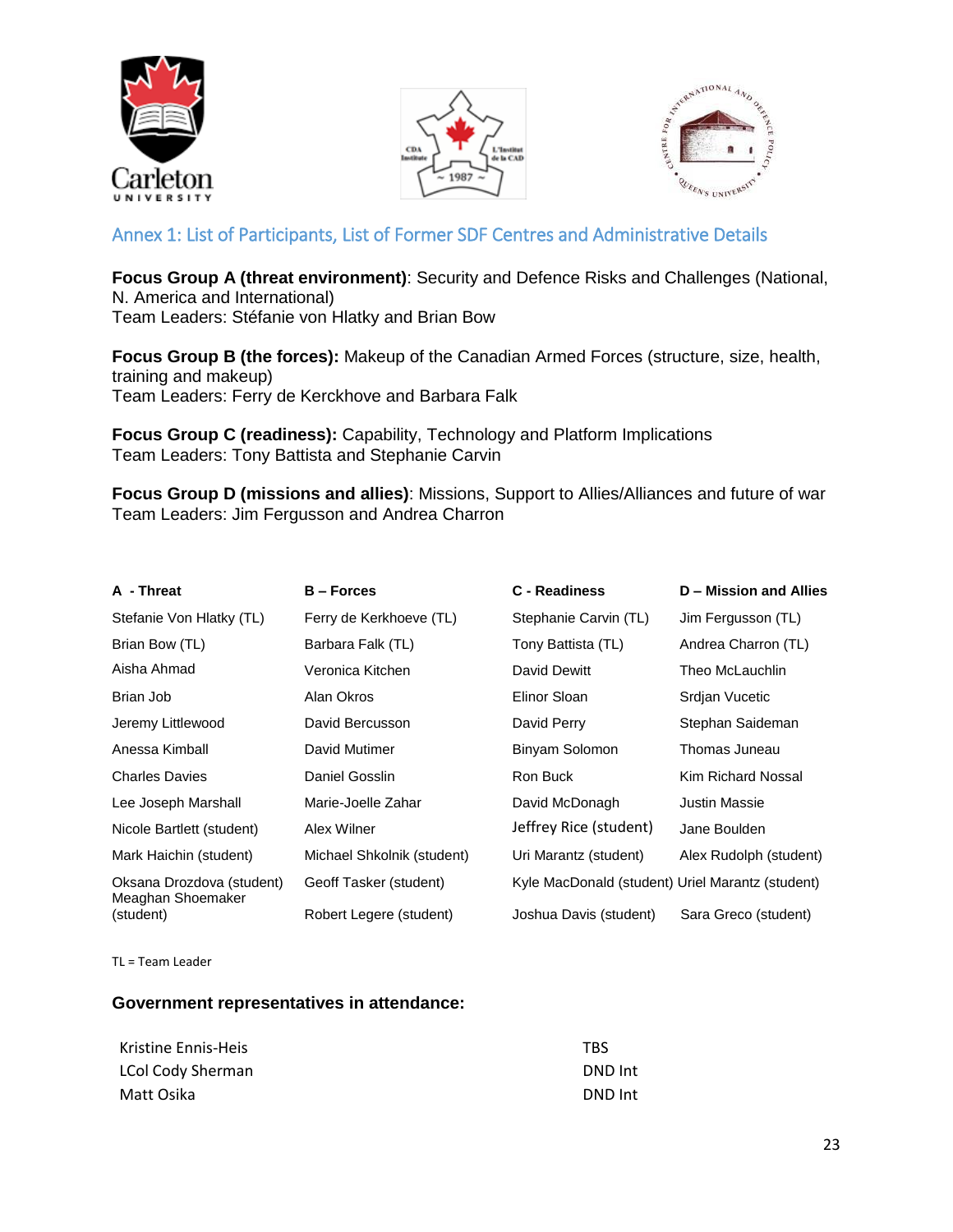





Scott Payne DND Int Henry Mark CCG Lorne Richardson TC Shane Rooney **ADM POL** Shane Rooney Julia Aceti ADM POL Brodie Ross ADM POL Andrew Campion **ADM POL** 

#### **Former SDF Centres**

Centre for Security, Intelligence and Defence Studies, Carleton University

Centre for Defence and Security Studies, Dalhousie University

Centre for International and Defence Policy, Queen's University

Centre sur la sécurité international, Université de Laval

Centre for International Relations, University of British Colombia

Centre for Military and Strategic Studies, University of Calgary

The Gregg Centre, University of New Brunswick

Laurier Centre for Military, Strategic and Disarmament Studies, Wilfrid Laurier University

Centre for International and Security Studies, York University

Groupe d'étude et de recherche sur la sécurité internationale, Université McGill et Université de Montréal

Centre d'études des politiques étrangères et de sécurité,UQAM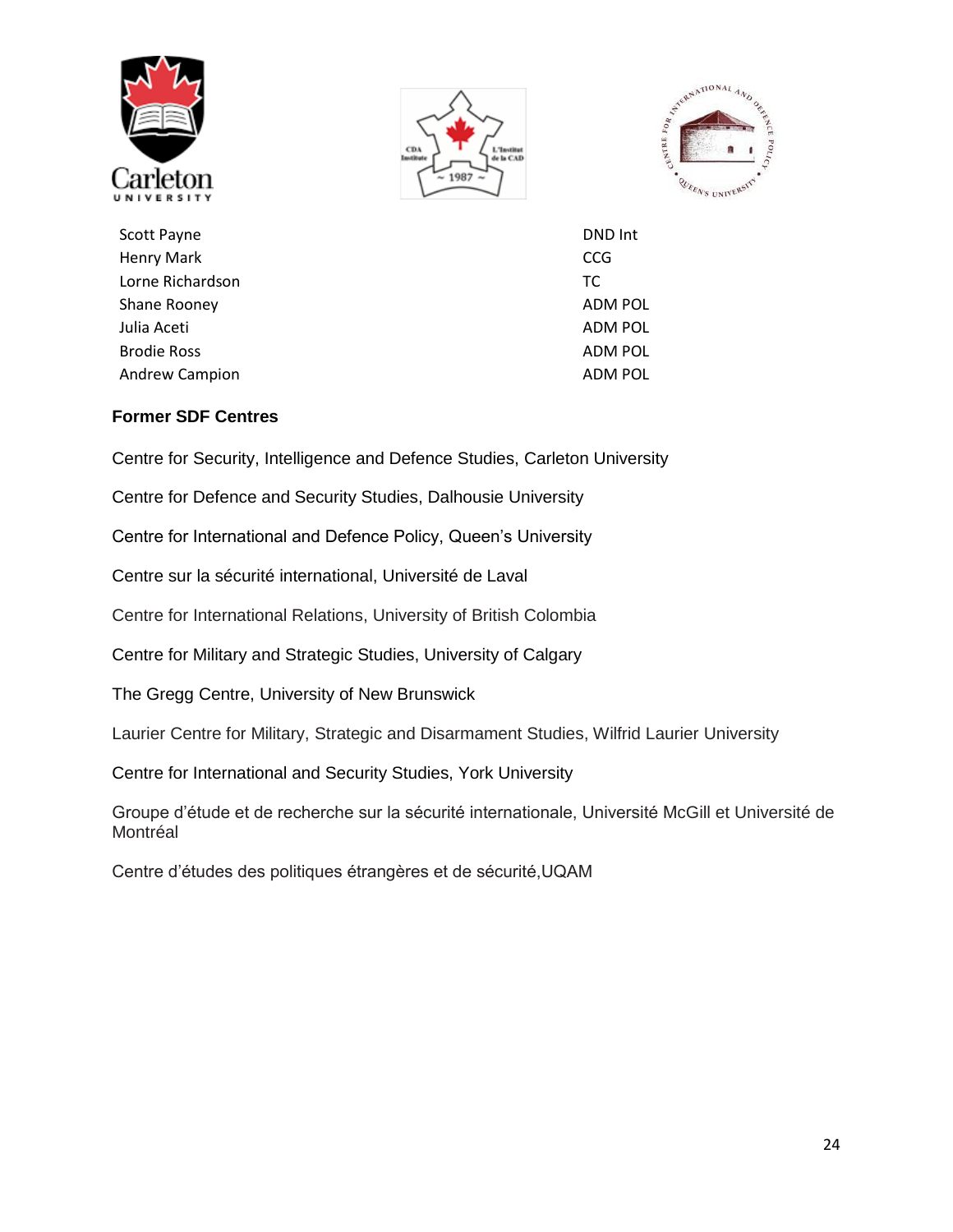





# **Administrative Details**

#### **Workshop Agenda Monday 8 August 2016 Rooms 2220/2224/2228 River Building Carleton University 1125 Colonel By, Ottawa Ontario K1S 5B6 Focus Group Rooms 3220/3224/3228/3112 River Building Carleton University Ottawa ON 08h00 – 17h00**

8:00am – Registration and Light Breakfast

8:30 – 8:45 – Welcome by Principal Investigators. Recap of Rules of Engagement.

8:45 – 9:45 – Focus Groups will leave to preassigned syndicate rooms for discussions. Goal – produce 5 issues of importance

Break

10:00 – 11:00 – 10 min presentation of 5 key issues by Focus Groups in plenary

11:00 – Red Teams Round 1 Goal: critically evaluate the 5 issues. Suggestions for additions or deletions to be noted.

**Noon – 13:00pm – lunch and special guest speaker, Dr. Amanda Rogers** "What's in a Name?: ISIS and the Stakes of the 'State'"

13:00 – 14:00 – Red Teams Round 2

14:00 – 14:45 – Teams reconvene in their syndicate rooms to agree on 5 key policy recommendations based on feedback from red teaming (poll everywhere to capture top issue choices)

14:45 – 15:00 – break

15:00 – 16:15 – 15 minute report by each focus group in plenary (poll everywhere to capture top issue choices in syndicate)

16:15 – 17:00 HOT Wash/Workshop Concluding remarks

(Observers/Government representatives are free to roam between focus groups)

| <b>Rm</b> | <b>Initial Meeting</b> | Red Team Round 1   | Red Team Round 2   | Reconvene       |
|-----------|------------------------|--------------------|--------------------|-----------------|
|           | $8:45 - 9:45$          | $11h00 - noon$     | $13h00 - 14h00$    | $14:00 - 14:45$ |
| 3220      | Focus Group A          | Focus Group A will | Focus Group A will | Focus Group A   |
|           |                        | Red Team C         | Red Team D         |                 |
| 3224      | Focus Group B          | Focus Group B will | Focus Group B will | Focus Group B   |
|           |                        | Red Team D         | Red Team C         |                 |
| 3228      | Focus Group C          | Focus Group C will | Focus Group C will | Focus Group C   |
|           |                        | Red Team A         | Red Team B         |                 |
| 3112      | Focus Group D          | Focus Group D will | Focus Group D will | Focus Group D   |
|           |                        | Red Team B         | Red Team A         |                 |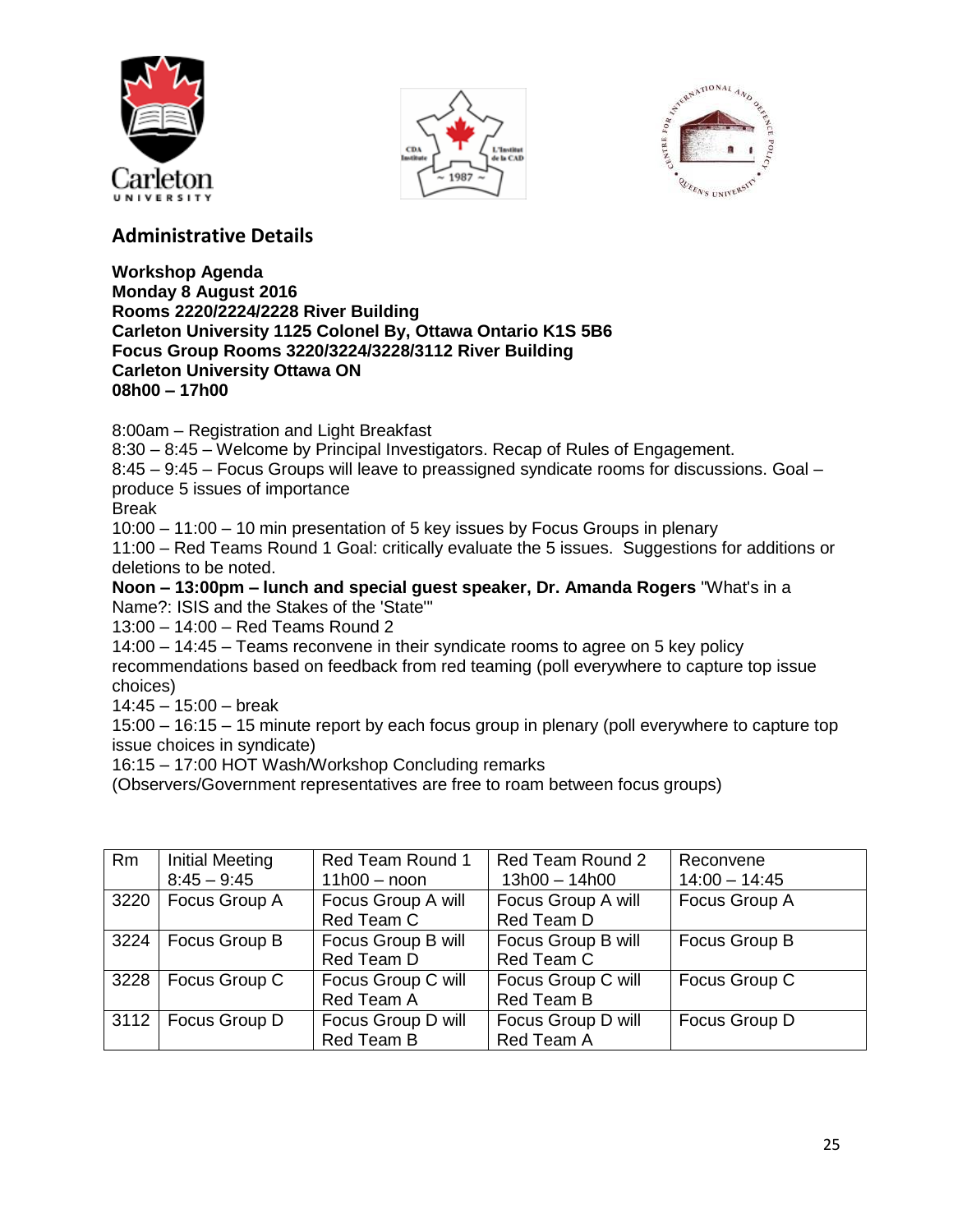





## <span id="page-25-0"></span>Annex 2: Summary of Previous Defence White Papers **2008 Canada First Defence Strategy Harper/Bush Jr/Obama**

<http://www.forces.gc.ca/en/about/canada-first-defence-strategy.page>

"It will produce a first-class, modern military that is well trained, well equipped and ready to take on the challenges of the 21st century."

- Post 9/11
- International terrorism is a huge preoccupation
- Economy was fairly healthy at time of drafting but CFDS notes there is fat to trim
- Deep into Afghanistan mission
- Procurement to grow the economy
- Stable, predictable funding (which turned out not to be the case post economic collapse)
- Ethnic and border conflicts, fragile states, resurgent nationalism and global criminal networks continue to threaten international stability. In addition, unequal access to resources and uneven economic distribution are proving to be increasing sources of regional tension even as existing low-intensity or frozen conflicts in Africa, South Asia, the Middle East and the Balkans remain largely unresolved.
- The proliferation of advanced weapons and the potential emergence of new, nuclearcapable adversarial states headed by unpredictable regimes are particularly worrisome, as is the pernicious influence of Islamist militants in key regions. The ongoing buildup of conventional forces in Asia Pacific countries is another trend that may have a significant impact on international stability in coming years.
- Canada also faces challenges on the home front. Catastrophic events, such as floods, forest fires, hurricanes and earthquakes, can overwhelm local capabilities.
- Focus on the Arctic
- Canadian Forces changed to Canadian Armed Forces

#### **Priorities**

- 1. Canada first
- 2. Defence of N. America
- 3. Elsewhere (usually US coalition or NATO)

The military will deliver on this level of ambition by maintaining its ability to conduct six core missions within Canada, in North America and globally, at times simultaneously. Specifically, the Forces will have the capacity to:

- 1. Conduct daily domestic and continental operations, including in the Arctic and through NORAD;
- 2. Support a major international event in Canada, such as the 2010 Olympics;
- 3. Respond to a major terrorist attack;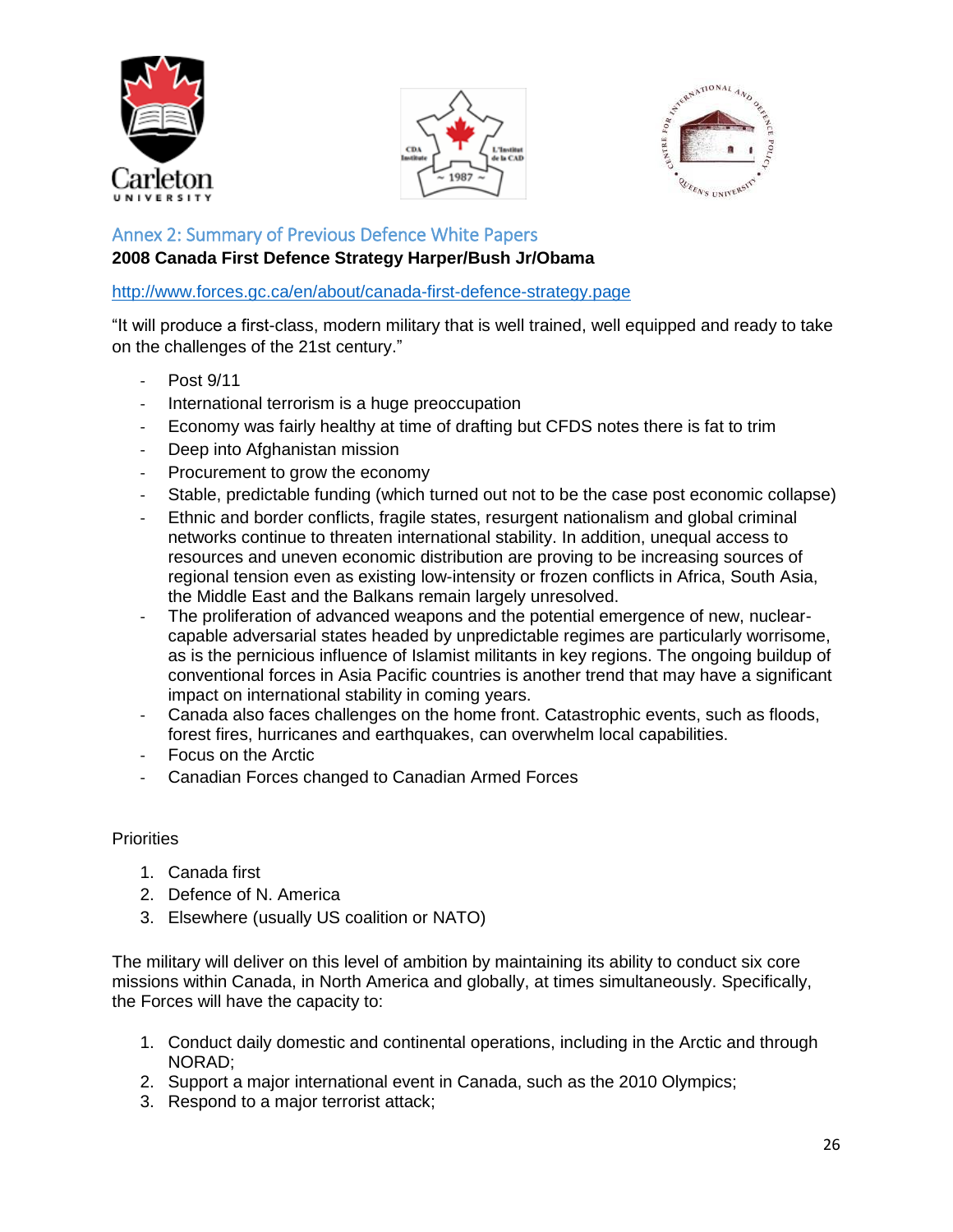





- 4. Support civilian authorities during a crisis in Canada such as a natural disaster;
- 5. Lead and/or conduct a major international operation for an extended period; and
- 6. Deploy forces in response to crises elsewhere in the world for shorter periods.

#### **Goals**

- Increase the number of military personnel to 70,000 Regular Forces and 30,000 Reserve Forces;
- Replace the Forces' core equipment fleets, including:
	- o 15 ships to replace existing destroyers and frigates;
	- $\circ$  10 to 12 maritime patrol aircraft;
	- o 17 fixed-wing search and rescue aircraft;
	- o 65 next-generation fighter aircraft; and
	- o a fleet of land combat vehicles and systems.
- Strengthen the overall state of the Forces' readiness to deploy, and their ability to sustain operations once deployed; and
- Improve and modernize defence infrastructure.

None of the projects have come to fruition fully.

### **2005 A Role of Pride and Influence in the World – Defence Martin and Bush Jr.**

#### <http://publications.gc.ca/collections/Collection/D2-168-2005E.pdf>

This policy statement was released along with a statement on Foreign Policy, on Development and on Diplomacy. The Defence statement summarizes Canada's latest defence policy, outlining the government's plan to build on existing bilateral defence arrangements and develop new approaches to defence cooperation with the United States. The paper describes the current international security environment, articulates a new vision for the Canadian forces, and outlines a new approach to protecting Canada and Canadians. It explains the rationale for a stronger Canada–U.S. defence relationship and describes how Canada plans to contribute to a safer and more secure world.

- Post 9/11 threat environment stresses "uncertain world"
- Threat of terrorism (now a global threat as witnessed by attacks in Madrid, Istanbul, Bali and Mombasa) and link to failed and failing states (Somalia, Afghanistan, Haiti or Sudan), which lead to civil wars and humanitarian disasters
- Afghanistan is an example of a regional flashpoint
- WMD (especially in hands of terrorists). Some enthusiasm that 2002 Strategic Offensive Reductions Treaty that will dramatically shrink U.S. and Russian operational
- nuclear forces.
- (note In April 2004, the Government released its first National Security Policy, which sets out a broad range of new initiatives in areas such as intelligence, emergency planning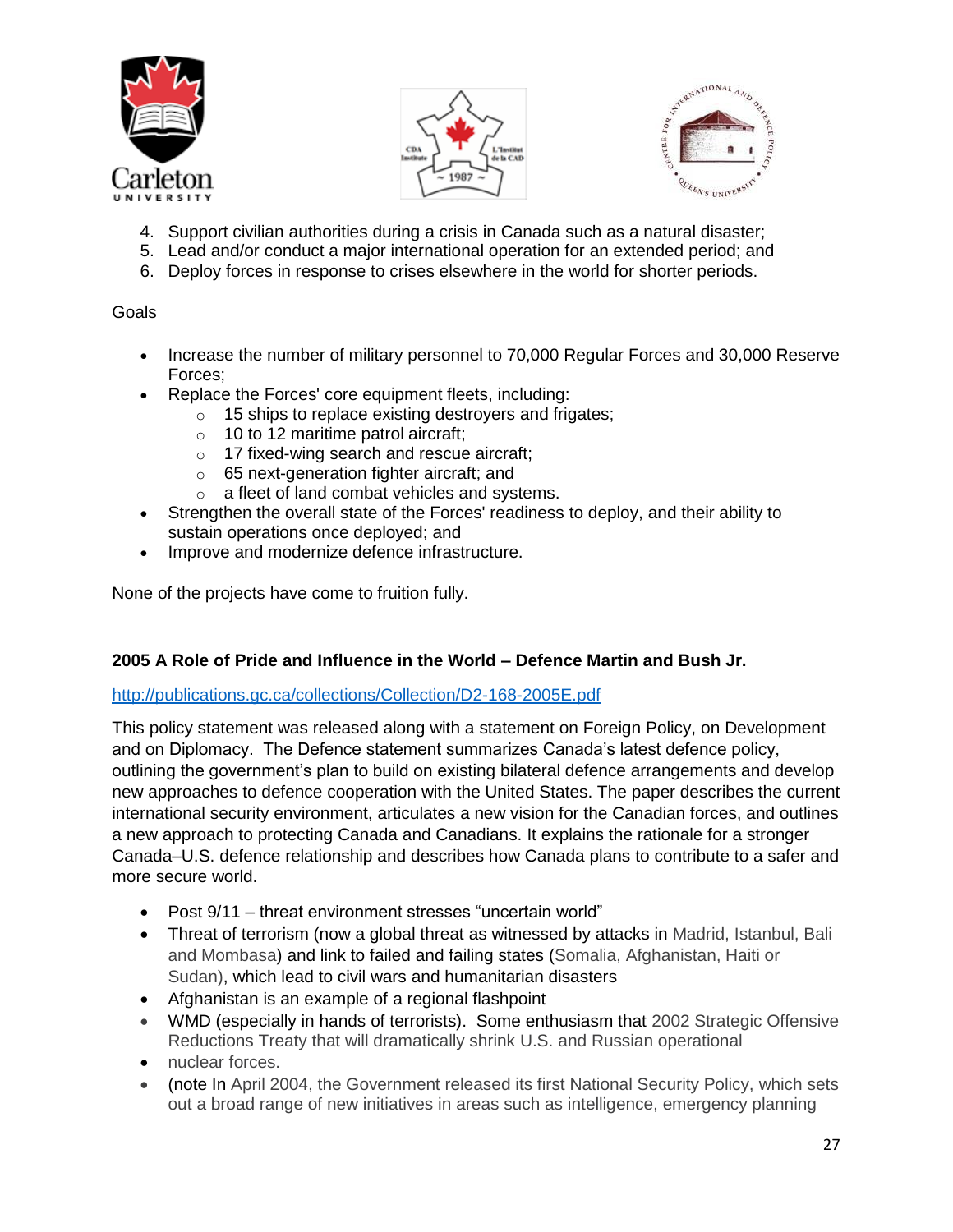





and management, public health crises, and transportation and border security, to counter the major threats to Canadians. The intergovernmental Marine Security Operations Centres (MSOCs) were created)

- Renewed emphasis on defence of Canada and North America, followed by international operations (NATO first)
- the Canadian Forces will be increased by 5,000 Regular and 3,000 Reserve personnel.
- Start of transformation including better integrating maritime, land, air and special operations forces, improve coordination with other government departments, interoperability with allies, creation of a a *Special Operations Group* to respond to terrorism and threats to Canadians and Canadian interests around the world, a *Standing Contingency Task Force* and other special task forces
- creation of a national operational command headquarters (Canada Command)
- builds on 2002-03 Defence Update
- Operational tempo is high May 2004, Canada ranked second among NATO nations in the percentage of personnel deployed on multinational operations and sixth in terms of total numbers
- PTSD is recognized as an issue given operational tempo
- With a few exceptions, most of the Canadian Forces' major operations have borne no resemblance to the traditional peacekeeping model of lightly armed observers supervising a negotiated ceasefire. Trend is toward fighting the "three block war" - land forces could be engaged in combat operations against well-armed militia forces in one city block, stabilization operations in the next block, and humanitarian relief and reconstruction two blocks over.
- Disaster Assistance Relief Team (DART) was mentioned a few times (role in Sri Lanka)
- Role of CAF in asserting sovereignty in the North mentioned
- No decline expected in demand for CAF to deploy overseas in the future
- Numerous procurement promises including modernization of CF18, new maritime helicopters, medium to heavy lift helicopters, replace the Buffalo,
- CAF to support 2004 *Joint Statement on Common Security, Common Prosperity: A New Partnership in North America*
- Call for NORAD to consider role vis-à-vis maritime threats
- The Government believes that the UN continues to have an important role to play in peace support operations, particularly for the legitimacy that it confers on these missions and will support R2P

### **1994 Defence White paper Chrétien and Clinton/Bush Jr.**

[http://publications.gc.ca/collections/collection\\_2012/dn-nd/D3-6-1994-eng.pdf](http://publications.gc.ca/collections/collection_2012/dn-nd/D3-6-1994-eng.pdf)

"The primary obligation of the Department of National Defence and Canadian Forces is to protect the country and its citizens from challenges to their security. In the final analysis, a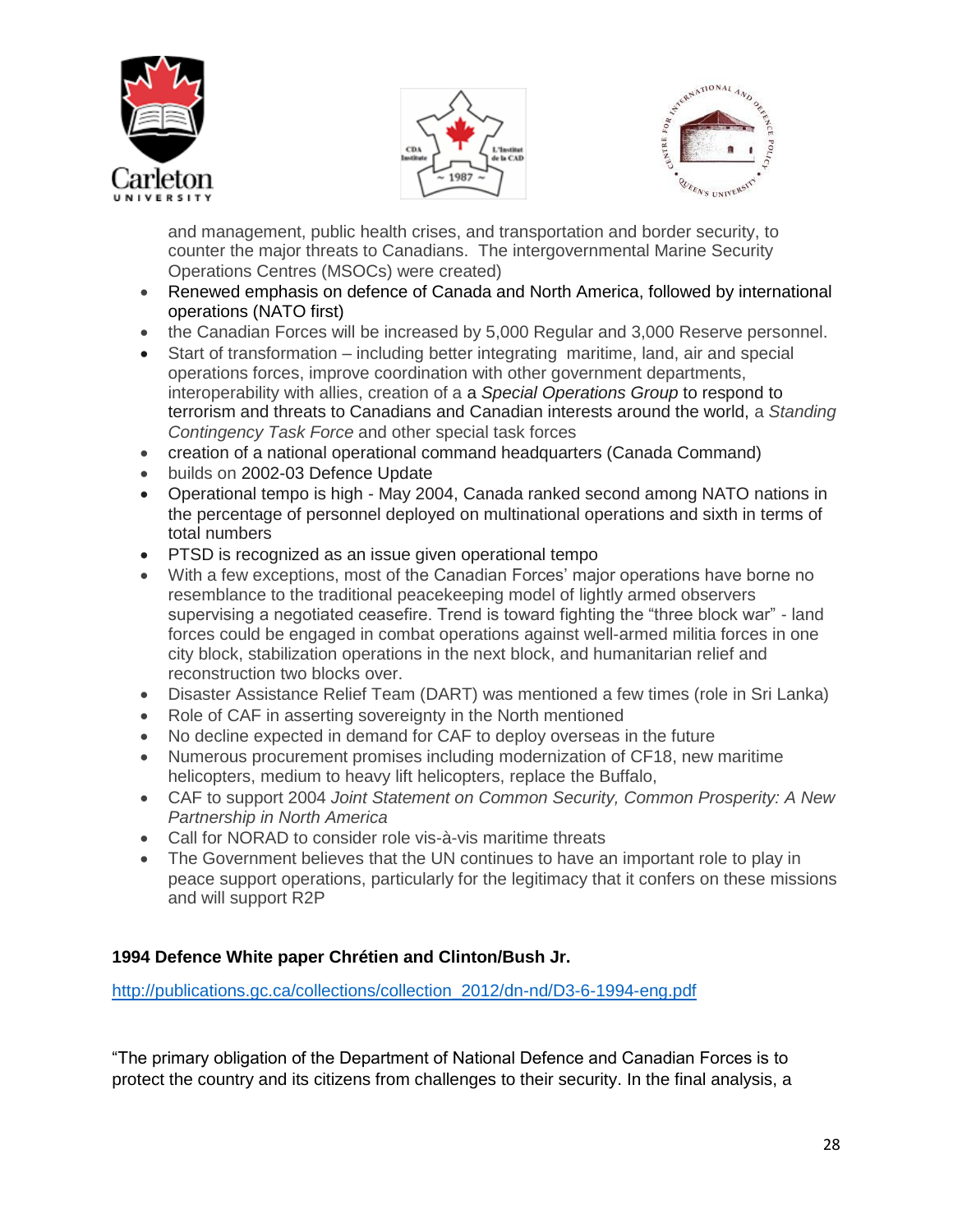





nation not worth defending is a nation not worth preserving." P. 1 Calls for "… effective, realistic an affordable policy…" "Most areas of defence will be cut." para 52.

- Special Joint Committee on Defence Policy drafted a report that informed the Defence White Paper. Public consultations undertaken.
- Cold War is over. "At present, there is no immediate direct threat to Canada, and today's conflicts are far from Canada's shores.": para 21.
- Biggest challenge at home is fiscal considerations. 1994 White Paper referenced as "decade of darkness" – budget of CAF slashed, fewer staff, fewer military personnel, less equipment, fewer layers of bureaucracy (\$15 billion over the next 15 years): para 57. Procurement of "off-the-shelf" commercial technology whenever possible: para 59
- P5 optimistic about helping the world via UN
- Age of civil wars (creating a lot of refugees and instability)
- Peacekeeping de rigueur but changing to peace-enforcement (but still more with UN)
- Age of humanitarian intervention (military setting up safe havens and delivering food aid)
- Canadian bases in Germany closed closure of CFB Baden-Soellingen in 1994 and CFB Lahr in 1995. These were fairly large NATO bases with a very significant Canadian presence)
- Start of missions for "failed states"
- Rwanda, Somalia, Iraq, Balkans wars all in the 1990s. List of criteria to get involved: 1) clear, enforceable mandate, 2) clear reporting authority; 3) national composite of forces appropriate for mission and consultation of troop contributing states; 4) clear authority when military and civilian actors (need for clear command and control mention several times)
- Paragraph 50 outlines specific military responses to international stability. E.g. a naval task group, 3 separate battle groups or a brigade group, 1 squadron of tactical transport aircraft
- The number of personnel deployed on foreign operations should not exceed the sustainable ceiling of 4,000

#### Goal

- 60,000 reg forces, 23, 000 reserve which was a cut from previous years.
- Still asking for a helicopter to replace the Sea King
- 12 maritime coastal defence vessels
- 4 gently used submarines….
- Replacement of cougar armored vehicles
- Replacement for Labrador search and rescue helicopters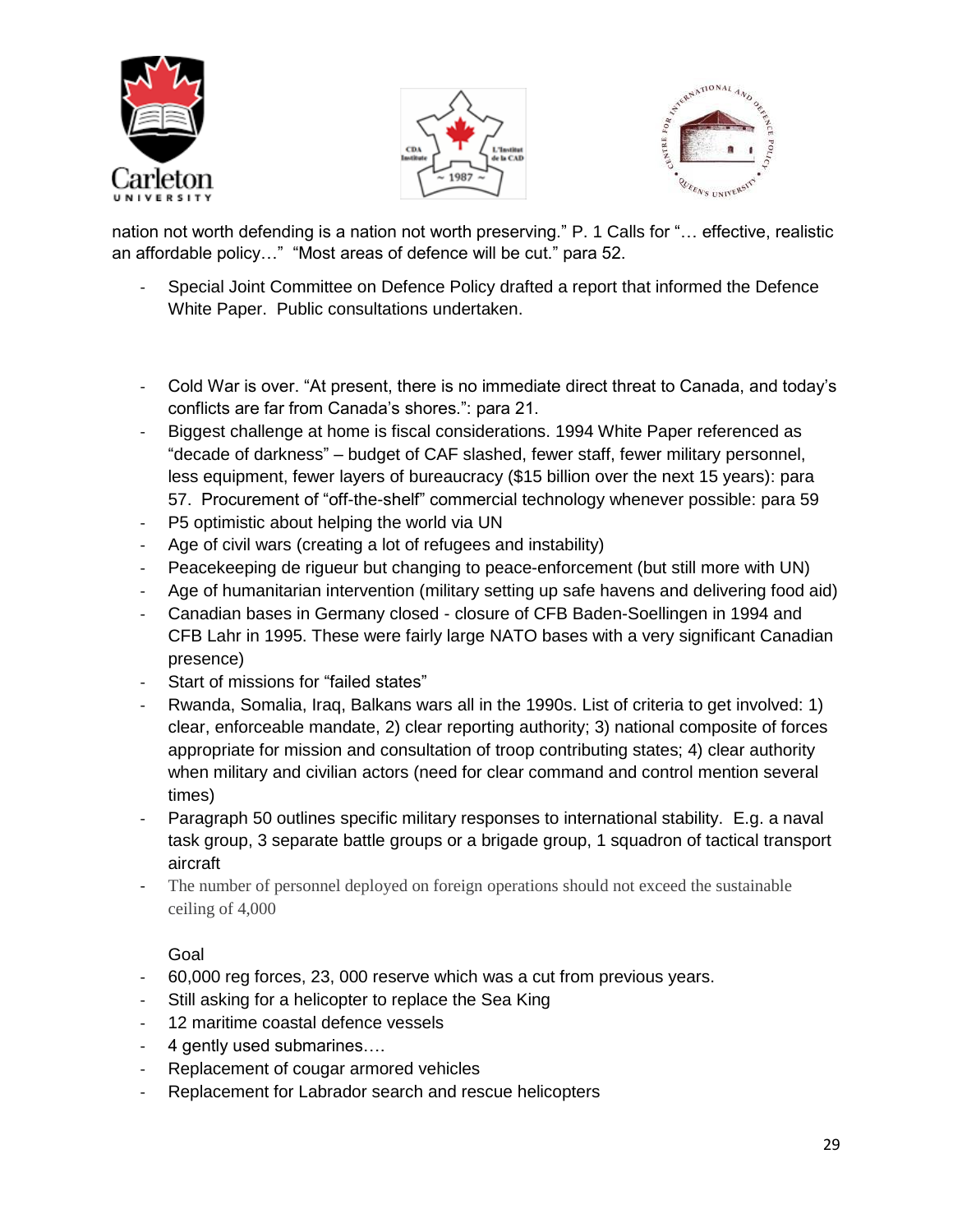





- "multipurpose, combat capable force" (i.e. be all things to all people but on a very tight budget)
- Canada can't have its own defence industry… too expensive
- NATO only had 16 members in 1994 (today there are 28)
- Very keen to help strengthen the UN
- Time to reach out to Asia Pacific (carefully and slowly). Even more gingerly for Middle East
- Scant mention of Arctic (para 79 Rangers)
- Does mention men and WOMEN in uniform

#### **Priorities**

- 1) Protect Canada and citizens (while no cold war, world still has lots of instability)
- 2) US still the most important ally
- 3) UN, NATO, CSCE (today's OSCE). If NATO needs help, Canada will go, no questions asked. For UN missions, must have proper authority/permission of host states
- 4) Rogue states (esp. with WMD) is a concern
- 5) Trade still seen as very important (listed as one of the "obstacles" of civil wars and instability)

6 simultaneous missions expected of CAF is not dissimilar from CFDS. (E.g. defend Canada, aid to civil powers, terrorism etc.)

#### **1987 Defence White Paper: Challenge and Commitment: A Defence Policy for Canada (note title) Mulroney and Reagan/Bush Sr.**

[http://publications.gc.ca/collections/collection\\_2012/dn-nd/D2-73-1987-eng.pdf](http://publications.gc.ca/collections/collection_2012/dn-nd/D2-73-1987-eng.pdf)

Note polar view on front cover – Arctic needs to be defended BECAUSE of Cold War, not for the Arctic

"There is no external threat which is unique to Canada and Canada cannot assure its security alone".

- Canada is caught between 2 superpowers so international stability is in Canada's best interest.
- Economic and security survival rests with the US.
- CF18s were "state of the art" p. 18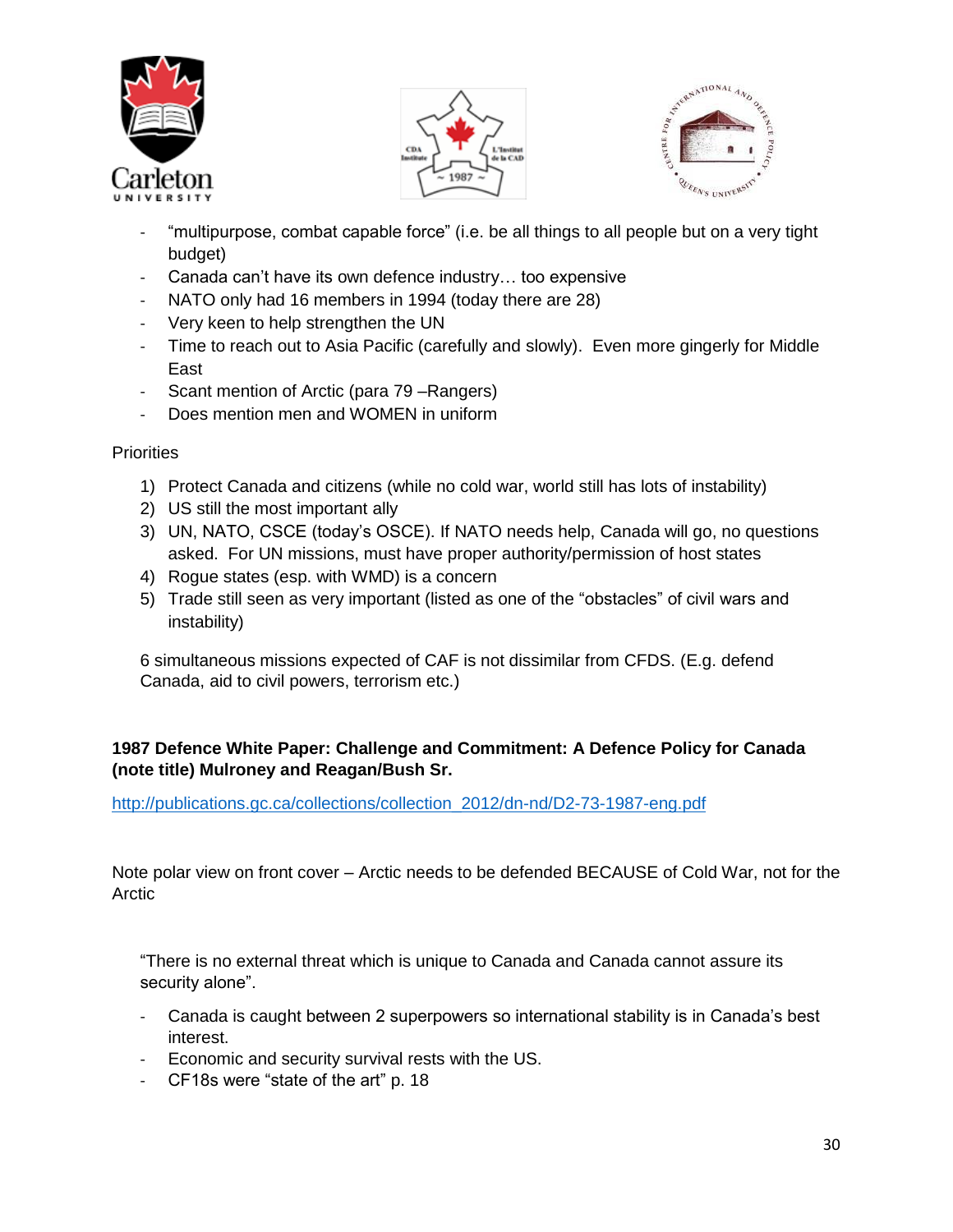





- This new policy "will help ensure for our children a sovereign and free Canada in a more peaceful world".
- Lots of charts comparing NATO to Warsaw Pact
- Cold War about to end but White Paper assumes it is heating up
- The White Paper reinforced Canada's commitments to NATO and the defence of North America and proposed various equipment purchases to close what was perceived to be a commitment-capability gap in Canada's military establishment. (Note, that by April 1989 federal Budget, the government announced the closing of some military bases, a 2,500-cut in military personnel, and the cancellation of some equipment projects, such as the acquisition of nuclear-powered submarines. In all, the Department of National Defence (DND) was to cut \$2.7 billion over the next five years. Subsequently, the 1990 federal Budget placed a 5% ceiling on DND's planned expenditures for the next two years and cut an additional 1,500 personnel. The 1991 Budget, however, added extra money for defence because of the costs incurred by operations at Oka and in the Persian Gulf War.)
- Proposal to buy 10-12 nuclear subs (SSNs) Unnecessary when cold War ended
- REPLACEMENT of the DEW line with North Warning System for NORAD major, major expense
- Promise of purchase of long range aircraft (Auroras) and Tracker medium range aircraft
- More rangers and reserves for Arctic
- (in Foreign policy Mulroney focused on apartheid in South Africa)
- note still had airborne regiment (disbanded by Chretien after Somalia Affair)

### **Priorities**

- 1) Strategic Deterrence missile defence and participation in NATO programs (AWACs)
- 2) Conventional Deterrence personnel and equipment
- 3) Sovereignty patrols, new NWS
- 4) Peacekeeping for which the paper outlined how UN missions would be evaluated. #1 – must be a clear mandate (lesson from various "bungles in the jungle" e.g. Congo) Cyprus was the big mission at the time. Also lumps foreign disaster relief with this priority
- 5) Arms Control

Canadian Forces needed to increase in # and capabilities to face Soviet challenges -big concern with Soviet subs, bombers and sub-launched cruise missiles - This was age of Regan and "Star Wars"

# **1971 Defence White Paper: Defence in the 70s Trudeau and Nixon/Ford/Carter**

[http://publications.gc.ca/collections/collection\\_2012/dn-nd/D3-6-1971-eng.pdf](http://publications.gc.ca/collections/collection_2012/dn-nd/D3-6-1971-eng.pdf)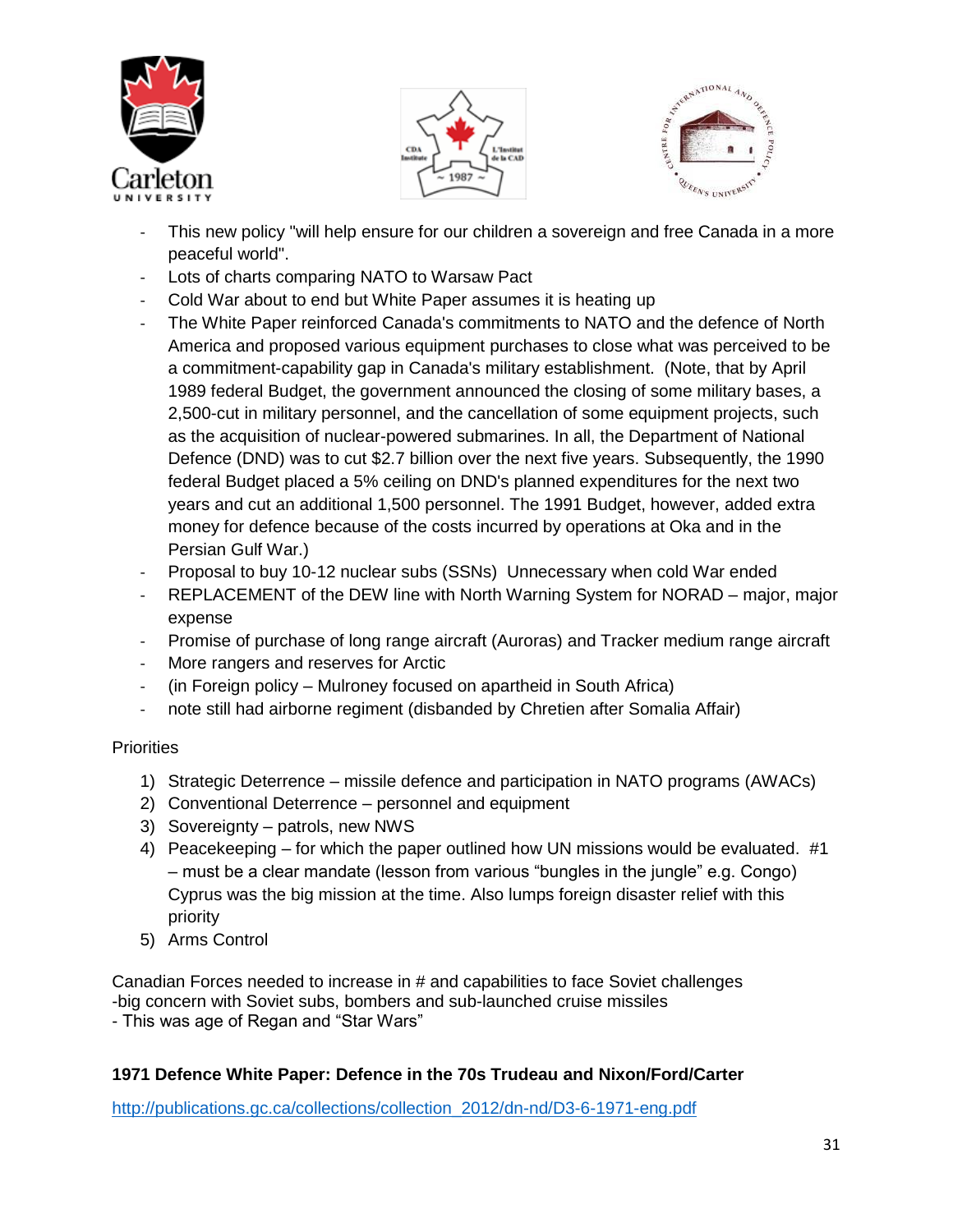





(Note front picture of Army in white snowsuits and with snow shoes for Arctic deployments)

"Catastrophic war between 2 superpowers is only threat to Canada" p.6

#### **Trudeau**

- looming in background was FLQ October 1970 crisis keeping country together was paramount
- Armed Forces is part of the soln because you have soldiers from across Canada at the same base/barracks. P. 12
- Armed forces also key to development of the North
- Start of détente for Cold War. The bipolar world looked much more stable. Trudeau is reaching out to Communist China for trade deals and to the USSR (US will go AFTER Canada). China was now a nuclear power…. To be watched.
- Canada was keen for Europe to take on more of the NATO burden
- Protecting Canada a priority but cost effectively (1970s big economic meltdown)
- focus on surveilling the Arctic
- Also established an environmental role for military (pay more attention to their polluting footprint esp. in Arctic)
- Wanted technology to detect submarines as well.
- Rangers in North given priority
- SALT and other nuclear treaties in place but Cuban missile crisis loomed in the background – one had to be wary of the Soviets
- Cyprus is big Canadian UN mission but notes less ambitious than heady days of UNEF 1 and others in the 1960s
- Still bitterness over 1968 forces amalgamation: no longer identified army, navy or air force but rather unified Canadian Armed Forces –purple bars to indicate rank but no pride of elemental environment. Decision was reversed. (However, note, the Army, Navy and air force toady have no separate legal status – they are simply "elements" under the Canadian Armed Forces).

Priorities – a defence policy that allows Canadians to prosper and thrive, promotes HR etc. (and read stay together given recent French/English tensions) pg. 3

- 1. Surveillance of Canadian territory (and note growing role concerning aid to civil powers)
- 2. Defence on North America except note NOT ONE MENTION OF NORAD
- 3. Commitments to NATO
- 4. Peacekeeping/Peace Support roles

### **1964 Defence White paper (no other title) Pearson and Johnson/Nixon**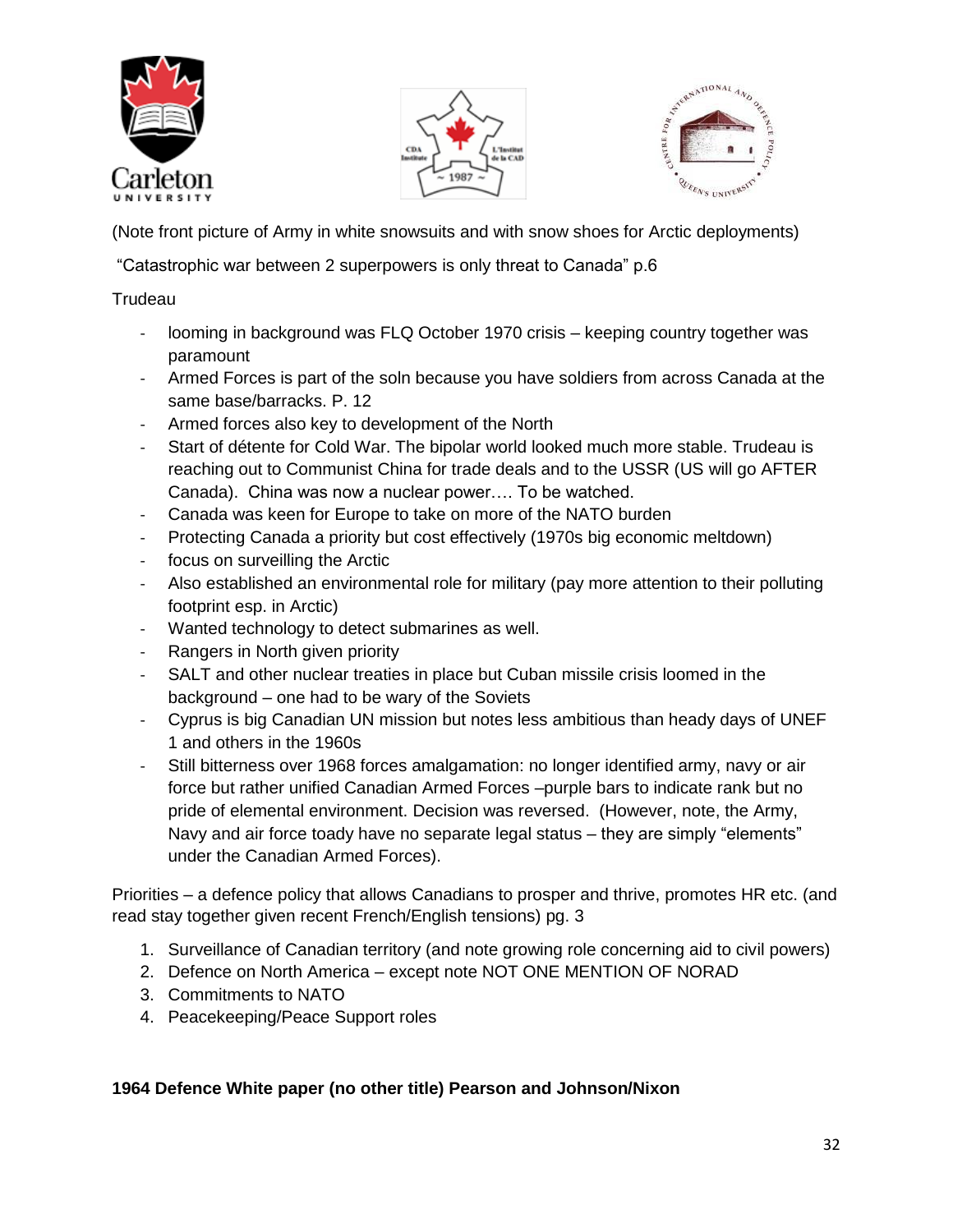





http://publications.gc.ca/collections/collection\_2012/dn-nd/D3-6-1964-eng.pdf

"Preserve the peace by developing collective DEFENCE (i.e. NATO) measures to deter military aggression; to support Canadian foreign policy….esp with international organizations; and to provide for protection and surveillance of our territory". p. 5 Note, this is a slightly different order of priorities from the norm

- first Defence White Paper for Canada. Therefore, much of it is an explanation of the world and Canada since 1945.
- Canada had also recently made a deliberate decision NOT TO BE A NUCLEAR power
- Pearson had been President of General Assembly in 1952. Received Nobel Prize in 1957 for Suez Crisis – he was Mr. UN.
- major thrust of the 1964 White Paper is to create the force structure of today. Rather than 3 heads of Defence (army, navy air force), this paper created the position of Chief of the Defence Staff AND created a Deputy Minister to control civilian DND and put Canadian Forces and civilian DND under the same Minister. Goal was for civilians to do more administration to achieve cost savings.
- RCAF and RCN were now on equal footing with Army indeed future looks to be an air and ocean future, not land.
- Smaller units after war
- Joint Staff so army, navy and air elements could be deployed together.
- Mentions need for more research and development and partnership with industry
- Plans for sea lift to aid UN missions no particular vessel mentioned
- Exposure to NATO and NORAD was providing vital international training (which presumably, was good for UN missions as well)
- Canada not expected to make its own equipment
- Talk of a "new aircraft" to support ground troops... start of the CF 15
- Canada bought the Hercules aircraft in 1964

Notable achievements of Canada:

- membership to UN
- membership to NATO
- nuclear weapons (and mention of NORAD's role –created in 1957, signed in 1958)
- Canada's military was stationed in Europe in Germany, France and UK. Fewer in Canada throughout the 1950s (500,000 soldiers rotated through Korea between 1950- 1954 - US had 1 Million). Defence White paper called for more forces IN Canada but they would be mobile and ready to deploy to Europe if needed.

Therefore preference of mission order: